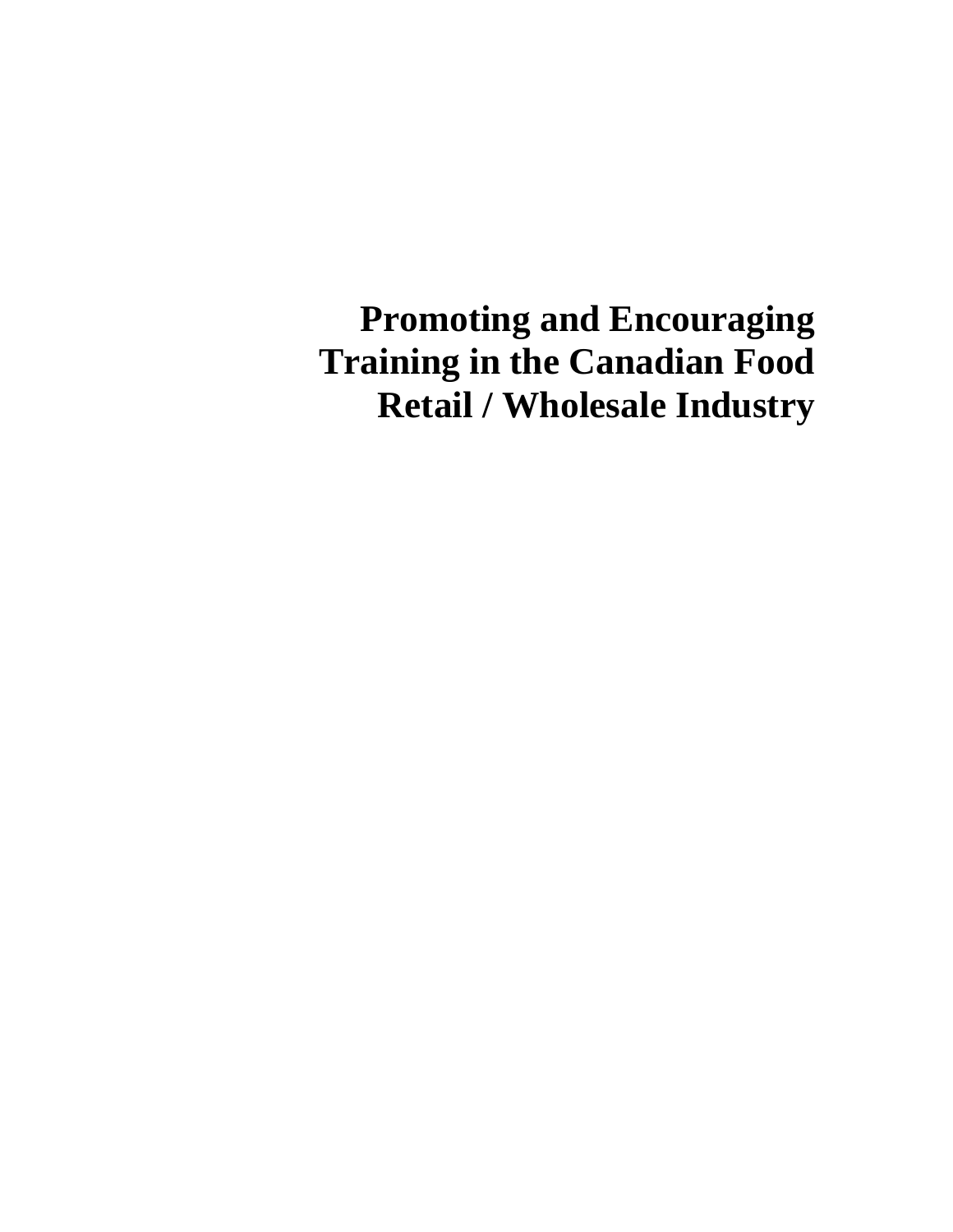# **Promoting and Encouraging Training in the Canadian Food Retail / Wholesale Industry**

Derwyn Sangster Director, Business Canadian Labour and Business Centre February 2001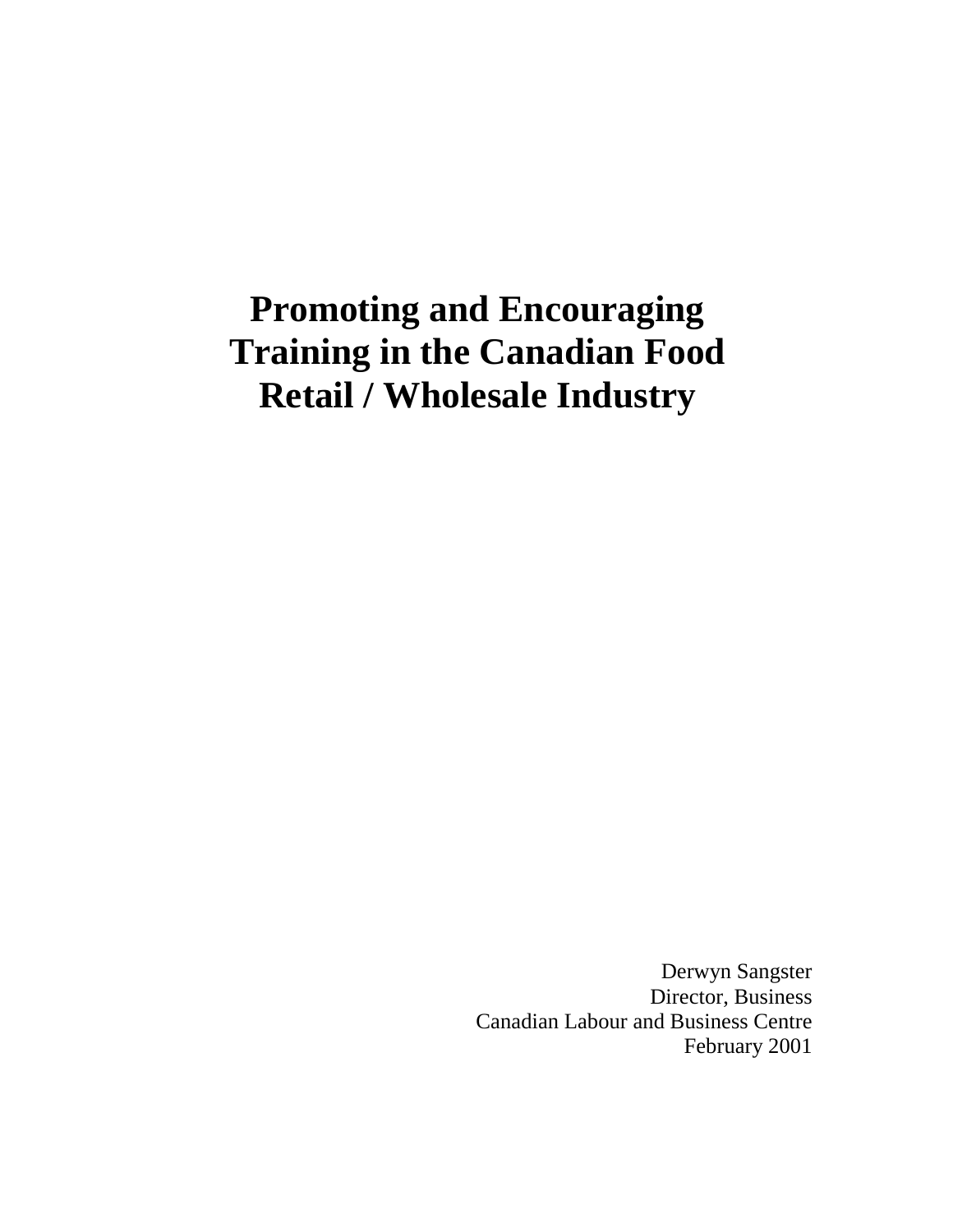# **Table of Contents**

|    |                                                   | Page |
|----|---------------------------------------------------|------|
| I. |                                                   |      |
| П. |                                                   |      |
|    |                                                   |      |
|    |                                                   |      |
|    |                                                   |      |
|    |                                                   |      |
|    | 3. American Joint Labour-Management Approaches 11 |      |
|    |                                                   |      |
|    |                                                   |      |
| Ш. |                                                   |      |
|    |                                                   |      |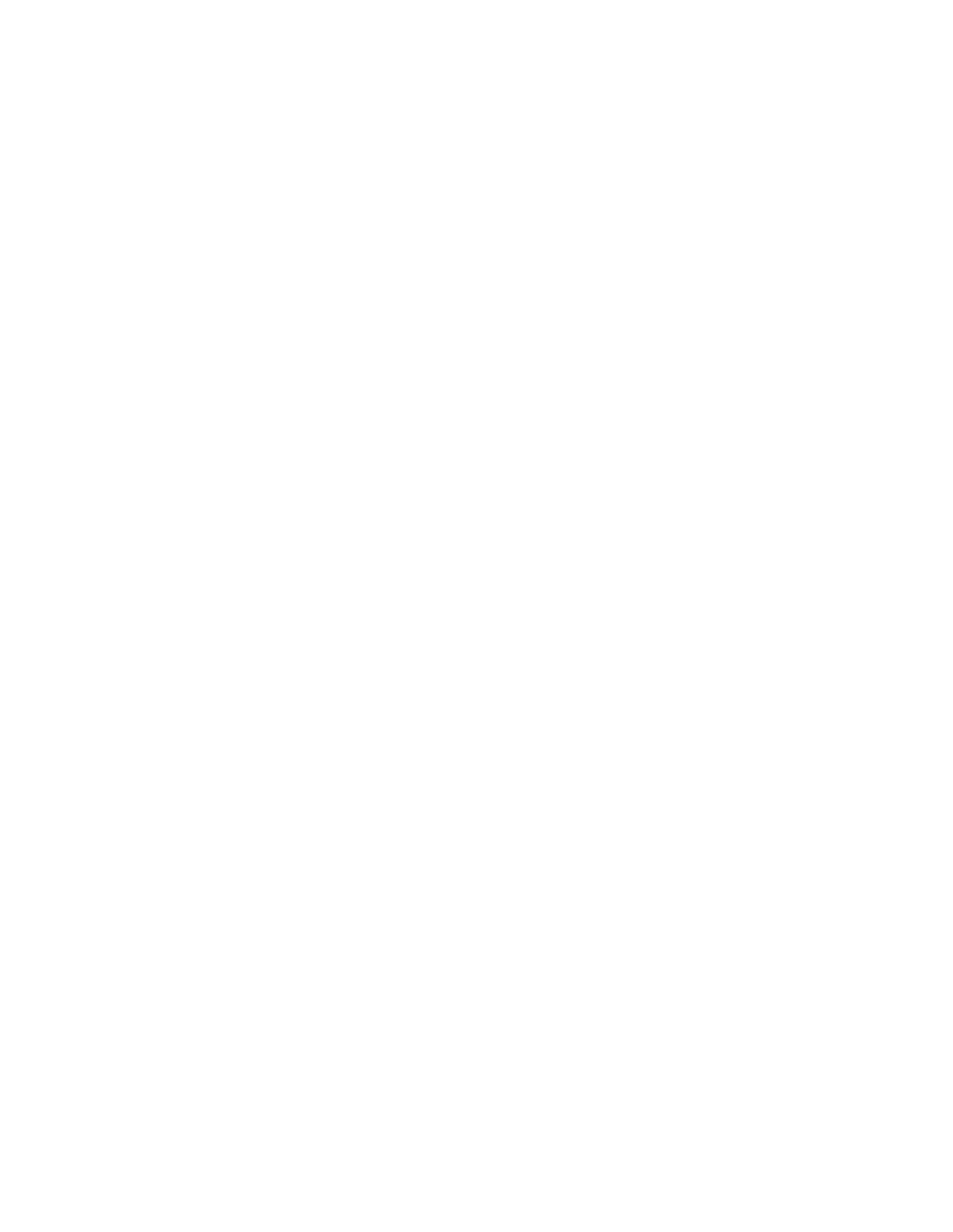# **Promoting and Encouraging Training in the Canadian Food Retail/Wholesale Industry**

## <span id="page-4-0"></span>**I. Background and Purpose**

The report, *"Creating the Future, a Human Resources Study of the Canadian Food Retail and Wholesale Sector*", was released in the fall of 1998. It presented extensive analysis of the competitive issues facing the industry in Canada, and the implications for human resources development and training practices in the industry, over the next 3 to 5 years. The report made 17 recommendations for actions which could be taken by various industry stakeholders, alone or in combination, to address these issues. Stakeholder groups included industry associations, firms, unions, governments, and educational institutions and training providers.

 Following release of the report, a Transition Committee was established to guide the development of further activity which could lead up to, and provide the basis for, the creation of a Permanent Standing Advisory Board.

The Transition Committee has concluded that firms in the industry must adopt a training 'culture' and overcome their traditional reluctance to train their employees. Unions, too, must be encouraged to participate in, support, and even initiate, innovative training approaches. Promoting this training culture could be the focus for the initial activities of the Permanent Standing Advisory Board.

 gather persuasive and compelling evidence on the benefits and best practices of training, The Committee noted as a starting point, that further focussed research was needed to which can be put before firms and unions in the industry. The Committee noted in particular the need for research on the following two questions:

- (i) What compelling reasons can be identified for employee training in the development? What evidence exists of positive business impacts flowing Canadian Food Retail and Wholesale sector, which would provide firms in the industry with a persuasive business-based argument for training and from training?
- (ii) What relevant training models can be identified that address training issues similar to those of the Canadian Food Retail and Wholesale Industry, which would provide examples of innovative approaches to training and development issues for the industry?

Together, these pieces of research, persuasively presented, would provide the Permanent Advisory Board with the basis on which to begin its role as a training and human resource development champion in the industry. They would provide evidence with which it could actively approach firms and unions in the industry to promote employee training.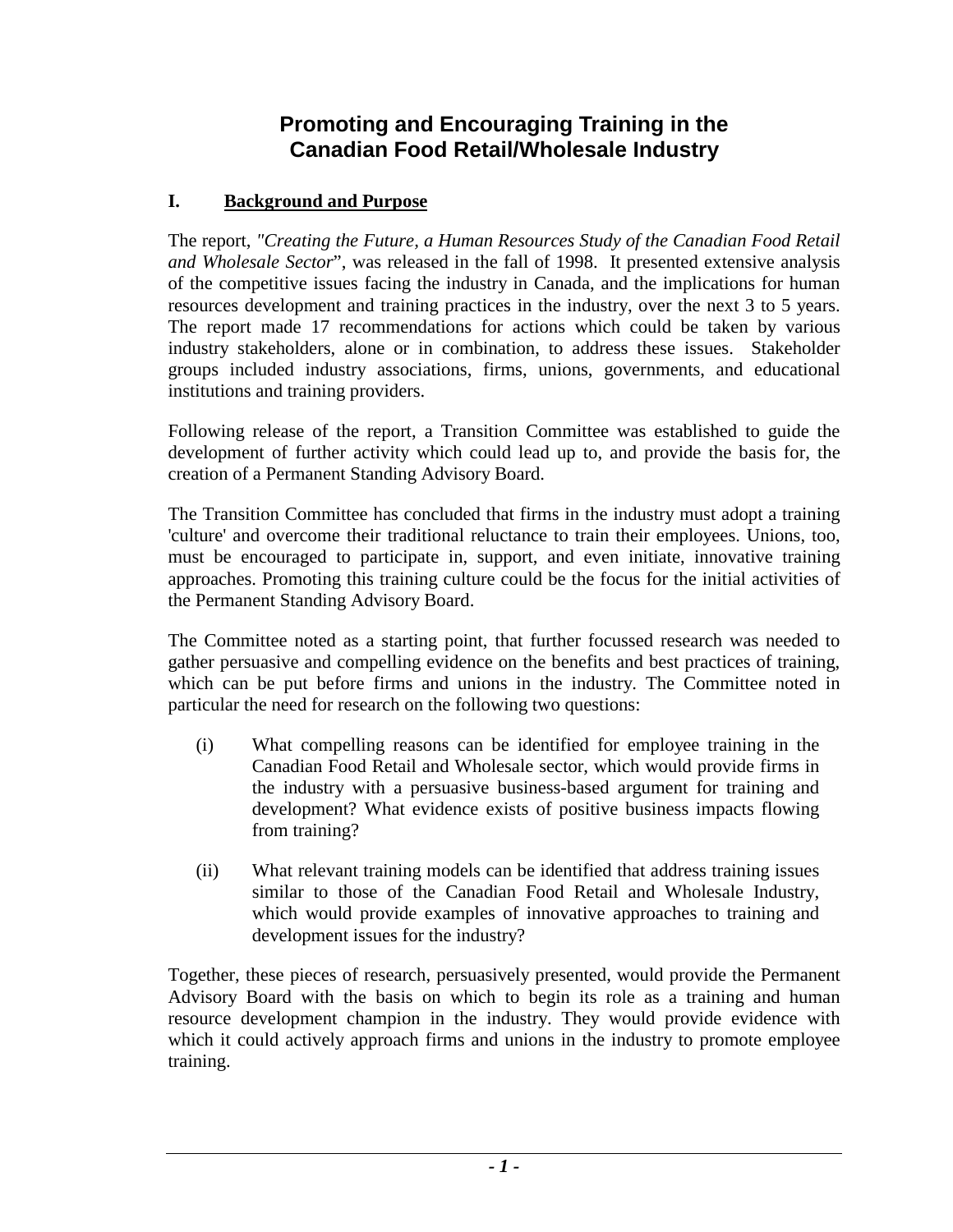<span id="page-5-0"></span> The results of the research on the 'compelling reasons' and business benefits from training is presented in a companion document titled '*Training, the Bottom Line, and the Food Retail/Wholesale Sector*'*.* 

 *Retail/Wholesale Industry*.' A summary of the results of the research on training models is presented below. Individual training models are described in more detail in a separate companion document entitled '*Case Studies in Innovative Training Practices for the Canadian Food* 

#### **II. Overview of the Training Models**

The research has summarized and described 25 different training-related models. These have been chosen to reflect a wide variety of approaches which address a range of training issues relevant to the Canadian food Retail/Wholesale industry. These issues reflect the different dimensions of training which confront the industry, which include:

- types of employees being trained (e.g. management, clerks, cashiers, etc.);
- types of skills being provided (e.g. technical skills, management skills, literacy, people skills, etc.);
- types of training delivery technology (e.g. traditional, computer-based, distance education, etc.);
- focus of the training effort (e.g. firm level, union level, sector level, etc.);
- training partners (firms, unions, educational institutions, in varying combinations).

Most of the examples cited cover more than one of the above dimensions.

 of more interest to some readers than others. The report is organized in an effort to Different readers will be interested in different training dimensions, so some cases will be facilitate readers' 'navigation' through the cases to find the ones of most interest.

The discussion in this section is organized according to the type of organization involved, as follows:

- 1. Company Approaches in Food Retail and Retail
- 2. Canadian Sectoral Approaches to Training Issues
- 3. American Joint Labour-Management Approaches to Training Issues
- 4. Union-Led Practices
- 5. Educational Practices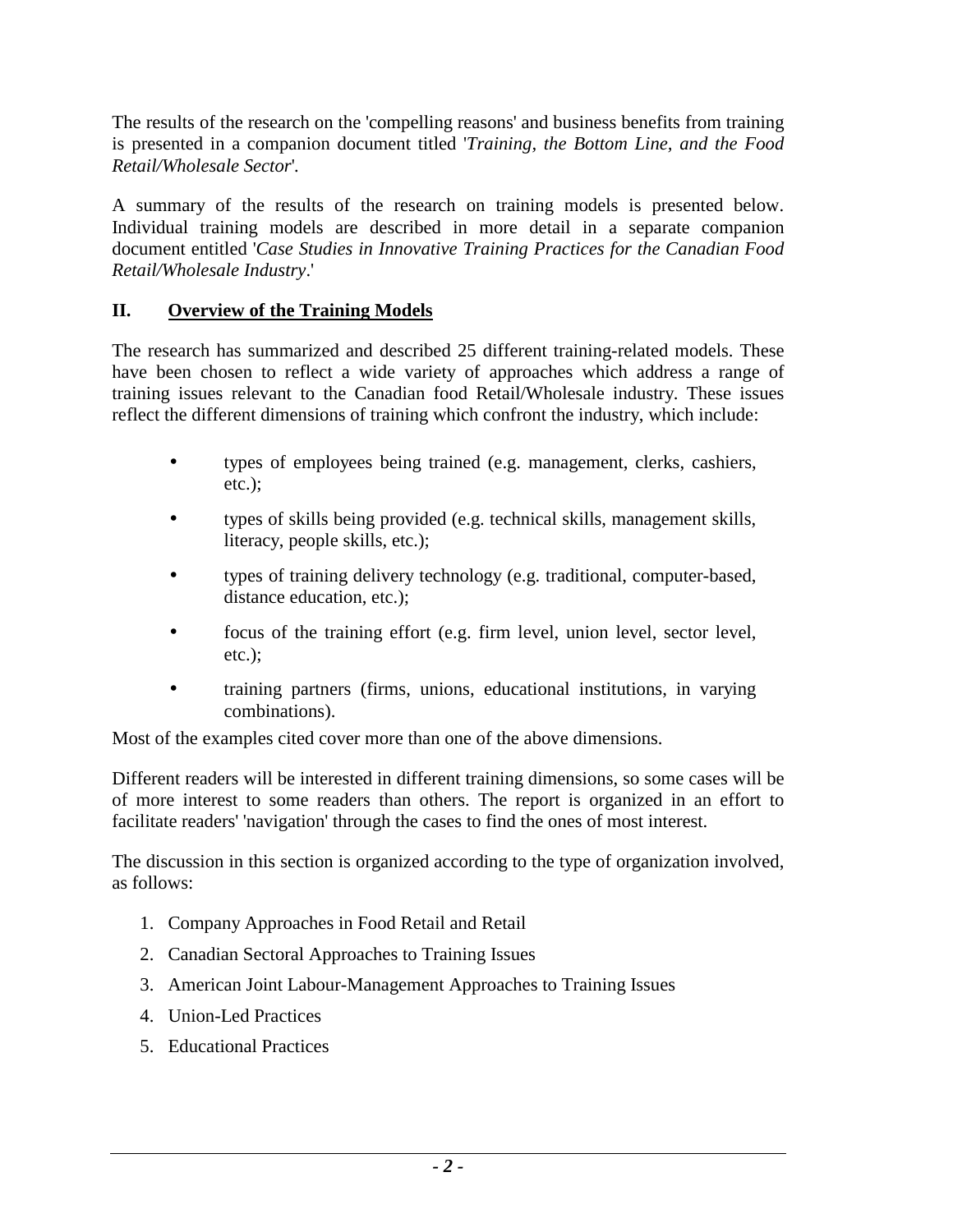<span id="page-6-0"></span>For each organization type, the narrative draws together and summarizes some common themes. A table at the end of the report presents the individual models in visual form according to the various training dimensions covered by each. As noted above, individual case study descriptions are presented in a companion document, *Case Studies in Innovative Training Practices for the Canadian Food Retail/Wholesale Industry'*.

## **1. Company Approaches in Food Retail and Retail**

The research explored the training approaches of *smaller food retail independents* and *larger retail and food retail/wholesale chains,* both in Canada and the United States.

The specific companies covered were:

#### *Small/Independents/small chains*

- **Company A**, Southern Ontario; (10 stores)
- **Company B**, British Columbia; (3 stores)
- **Company C**, Eastern Ontario; (5 stores)
- **D&W Food Centers Inc**, Grand Rapids, Michigan. (25 stores)

#### *Larger Retail or Food Retail and Wholesale Chains*

- **SUPERVALU University**, Minneapolis, Minnesota;
- J.C.Penney Company, Plano, Texas;
- Company D**<sup>1</sup>** , Canada
- Company  $E^2$  (USA)

#### *(1) Independents/small chains*

 The four small firms are very different in a number of respects, including relative size training strategies can bring to the attainment of their business goals. The strong and location. Nevertheless, a number of characteristics were common to all or most of these firms. Taken together, these characteristics paint a picture of firms with a clear business sense and an understanding of the contributions which human resources and commitment to training which has resulted constitutes a natural outgrowth of these broader business strategies. These characteristics, together with a brief commentary on each, are as follows:

1

<sup>1</sup>  The Company asked that its name not be used.

<sup>2</sup>  The Company asked that its name not be used.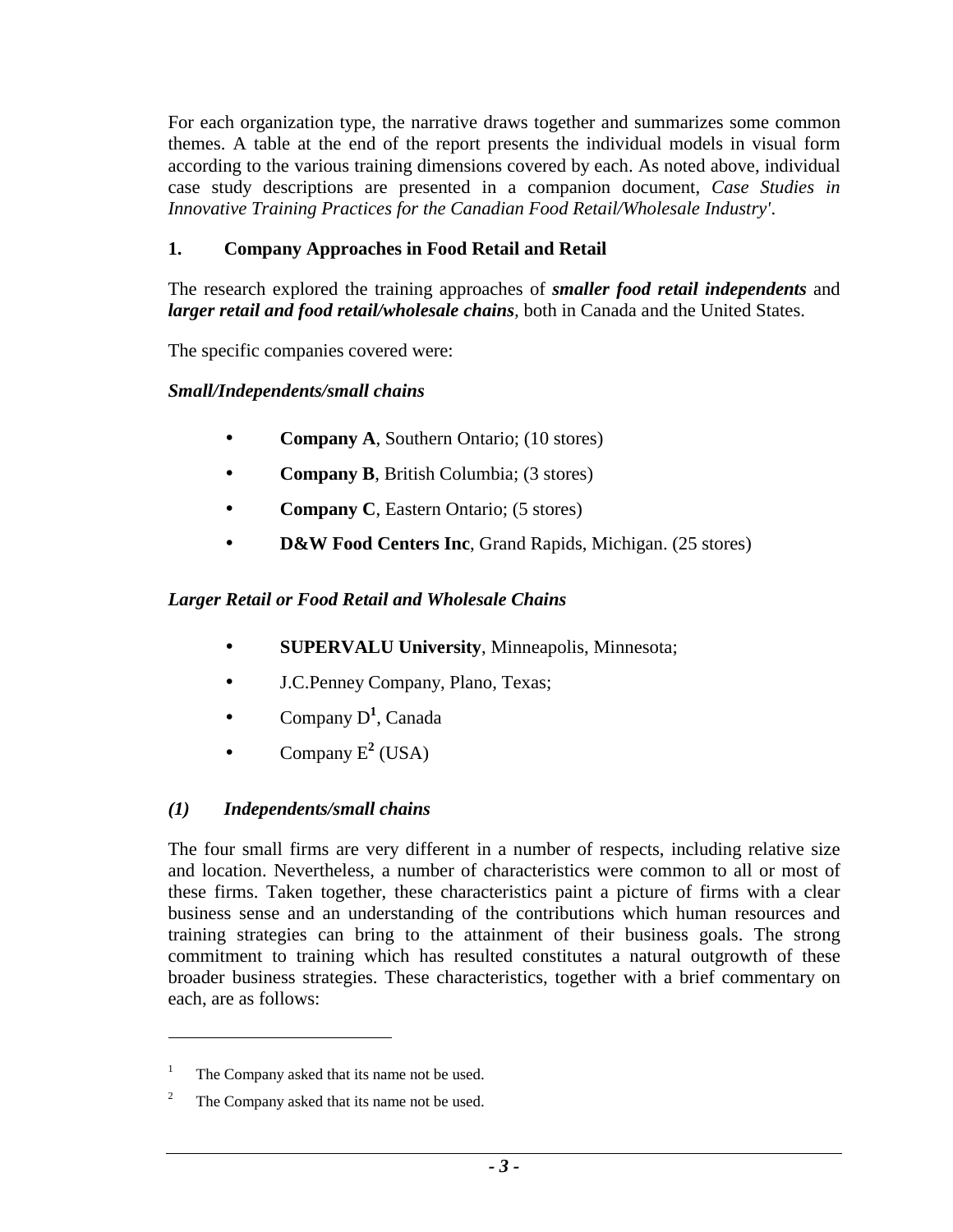#### *(a) Focus on Customer Service and Product Knowledge*

 which in turn reflects the 'family' nature of the company. The stress on customer service In several of the firms discussed, the business begins with a 'culture' of customer service links directly to the importance of product knowledge and to the value of having employees able to advise customers on preparation of different products. It follows that most of these firms place a high value on 'people skills' and personal characteristics when they recruit, recognizing, as one of them put it, that 'today's recruits are tomorrow's managers'. These characteristics were particularly apparent in the cases of **Company A**  and **Company C**.

Other important aspects of customer service related to the employee's authority to make service-related decisions on the spot to deal with specific situations. Firms such as **Company B** and **Company A,** in particular, recognized the value of preparing and equipping employees to take these decisions.

*(b) Strong Alignment between Values, Business and Human Resources Strategies, and Training Plans* 

Common to most of these four firms was an explicit reference to 'values' as a basis of their operations. In several of the firms, particularly **D&W Food Centers**, these were reflected in formal business plans in which human resources strategies played an important role. Reducing turnover and its associated costs, for example, was seen as an important business strategy for several, and training played a part in this. This was particularly the case for **Company B** in a resort community, which had to deal with a highly transient labour force.

 turnover through management training. In none of the firms did training simply sit by One firm (**D&W Food Centers**) explicitly linked turnover at the store level to a shortcoming in the leadership provided by the store management, and sought to address itself as a priority; rather, each firm regarded training as a critical means to achieving and supporting other aspects of its business strategy.

 training they would need to reach certain employment and performance goals. Internal it sought management skills first, adding grocery-specific skills later. Several firms (**D&W Food Centers, Company A)** had well developed formal employee performance evaluation processes, in which employees were encouraged to identify the promotion was a feature of these firms, with promotion decisions reflecting performance evaluation, training taken, etc. For two of the firms, which were in the process of rapid expansion, the internal development and preparation of the necessary managers posed a major challenge for their training infrastructure. Where a firm recruited middle managers,

#### *(c) Strong involvement of management in delivering training*

For most of these firms, the majority of their training was developed in house, and a high proportion delivered by store or department managers. Several relied on 'train-the-trainer' methods.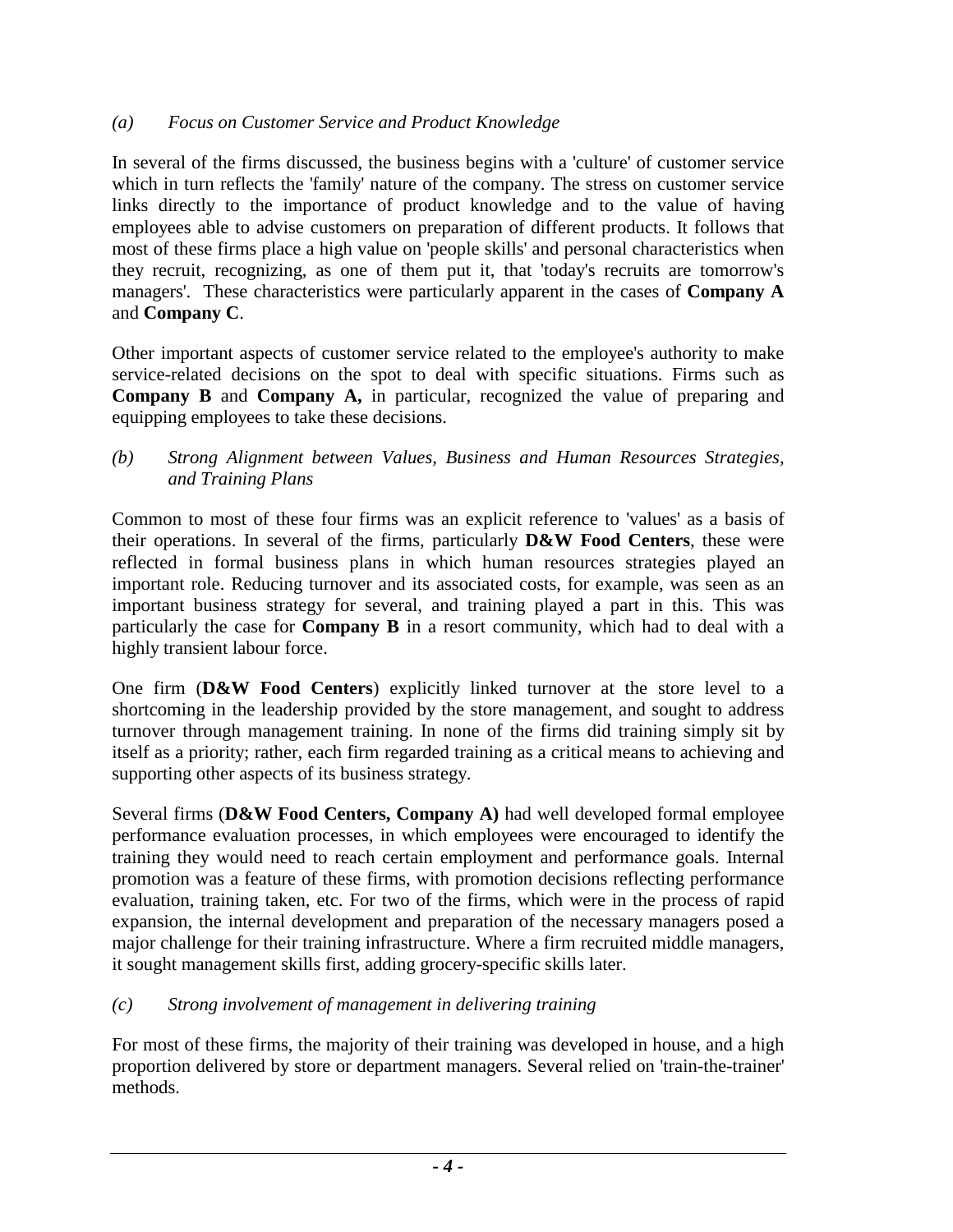<span id="page-8-0"></span>In other respects, the mechanics of training differed among the firms. **Company C,** for example, has set up its own training centre because institutional courses are not seen as practical enough to meet its needs. **Company A** requires every new employee to take the Cornell University Home Study Course, *Fundamentals of the Food Industry*. **D&W Food Centers** also uses Cornell courses, and relies on local colleges to provide regional training sites for employees not located near the centralized sites. **Company B** makes use of the Canadian Federation of Independent Grocers video library, as well as Internetbased training.

#### *(d) Importance of 'soft' skills*

All four firms placed a high priority on skills related to leadership, communications, interpersonal skills, etc. This applied both to their management and to others in the store. The stress on these skills was particularly apparent in **D&W Food Centers** and **Company A.** 

# *(2) Larger Retail or Food Retail and Wholesale Chains*

The approaches of the large firms showed the greatest diversity, probably reflecting the diverse nature of the firms themselves. Of those examined, one (**J.C. Penney**) is a nonfood retailer, one (**Company E**) is a very large food retailer with a number of large banner subsidiaries, one **(Company D)** is a medium-sized food retailer, and one (**SUPERVALU**) is a food wholesaler/retailer. While all four firms trained both their management and sales employees, these differences have in some measure shaped various aspects of their training approaches. Thus:

# *(a) Issues of Training Consistency*

**J.C. Penney**, the non-food retailer operating under its own name, places a high value on consistency of training for its management and sales employees across its 1100 American stores. Issues of cost effectiveness and responsiveness are also important. The company has therefore introduced a training system that is completely distance education-based, using satellite transmission, CD-ROM and Intranet technologies in an integrated fashion.

Similarly, **Company D** has addressed the issue of training consistency, but has relied on more traditional 'train-the-trainer' approaches rather than technology-based methods.

 each with its own market positioning and identity. The company's training strategy focuses on supporting the retailers it supplies, on the reasoning that if they succeed, At the other extreme, **SUPERVALU**, as a wholesaler, supplies a wide variety of stores, SUPERVALU succeeds. Because its retailers are so different, however, SUPERVALU concentrates on customizing generic courses to the particular needs of individual clients. It has developed a formal business assessment process for determining these needs, and for determining which problems are training problems and which are not.

Somewhat in the middle between these two extremes is **Company E**. As a holding company operating stores under five banners, this company recognizes that the specific training strategies of each banner firm must reflect and support that firm's business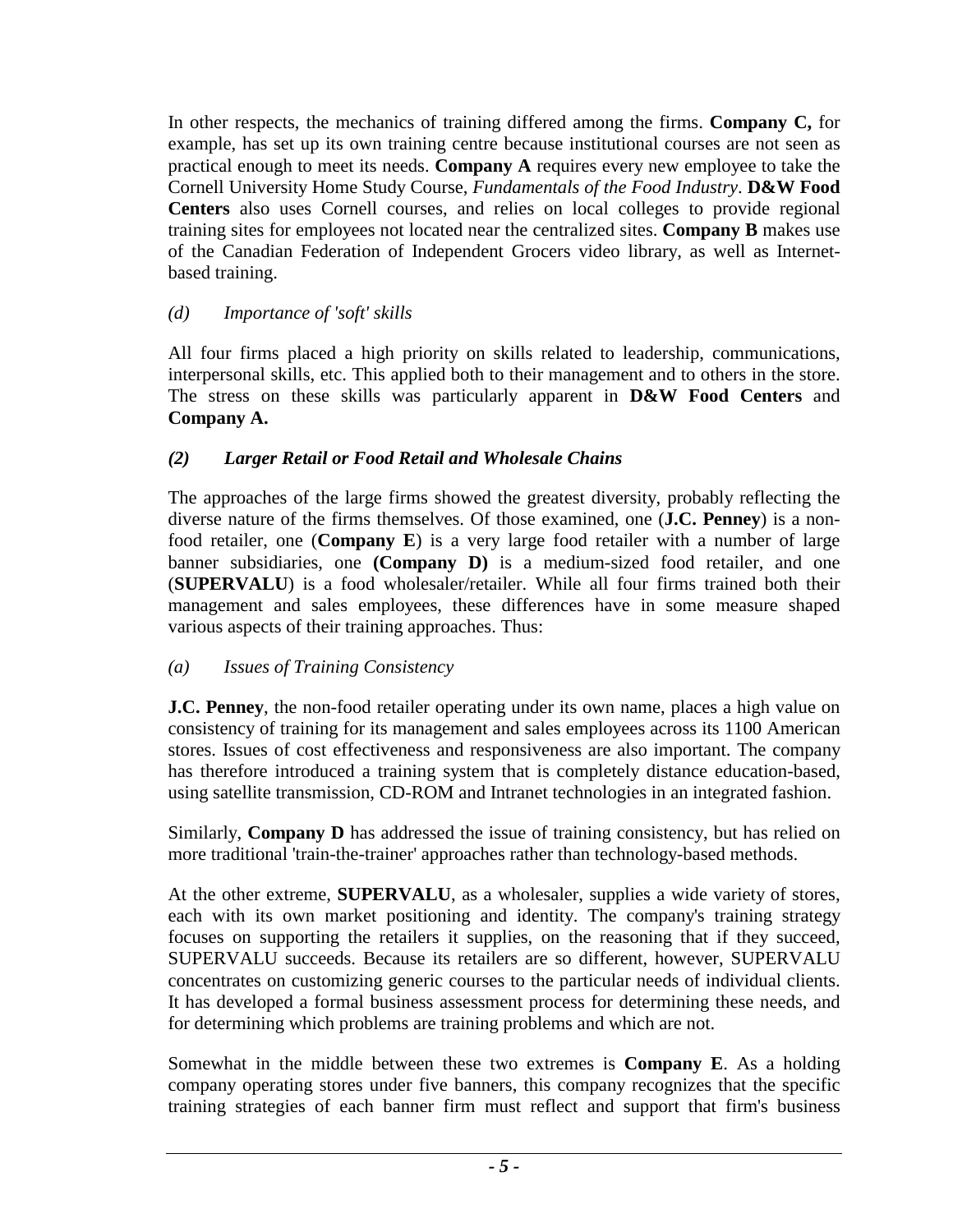experience-sharing among the five banner firms, to find the firm with the best experience significant degree with issues of training consistency. strategy. In turn, the business strategies of the banner firms vary with their markets, competitors, and positioning. Thus, there will be important differences among the five training strategies. At the same time, however, there are opportunities for synergy and and raise the others' level of training to match it. Thus **Company E** is also concerned to a

# *(b) Issues of Training Delivery Technology*

 Three of the four firms, to one extent or another, are exploring or using new training **Penney** has taken the most radical approach, completely scrapping its former traditional technologies in their effort to develop training on a cost-effective basis. Of the three, **J.C.**  'paper-based' and 'stand-up' training approach and replacing it with a fully integrated distance education methodology. **Company E** has continued to use a wide array of more and less traditional training approaches, reflecting the historical differences among its five banner firms. However, in all of its banner stores it has moved strongly to computerbased training to deliver cashier training. **SUPERVALU** still provides most of its courses on-site. However, each of its distribution centres is equipped with two-way video, which permits the delivery of interactive courses. The company is planning more here.

In contrast, **Company D** has been more cautious about adopting new training technologies, relying for the present on more traditional methods (train-the-trainer, supported by regionally-based training staff).

# *(c) Issues of the Payback from Training*

 Finally, **J.C. Penney** reported that they are able to track the sales performance of Three firms had addressed the issue of the business payback to training, in a more formal way than the smaller independents. **SUPERVALU** noted its research on the impacts of its computer-based training, which indicated a very rapid payback to such training in terms of reduced error rates, reduced turnover, etc. **Company E** cited similar evaluations of its computer-based training for cashiers. It noted the greater speed with which the training was conducted compared to traditional methods, as well as the improved performance of CBT-trained cashiers compared to those trained more traditionally. individual employees and compare that of training participants to that of non-participants. They find a high positive correlation between sales levels and training participation. **Company D**, significantly smaller than the other three, was closer to the small firms in that it had explored the business payback to training in a less formal manner.

In this regard, the larger firms' attitudes to employee turnover contrasted with those of the smaller independents cited above. Both **Company E** and **J.C. Penney** considered employee turnover a fact of retailing life, and appeared to place less emphasis on reducing turnover than on achieving other business objectives. This contrasts with the greater concern for turnover, and the great care taken in recruitment, reported among the smaller firms.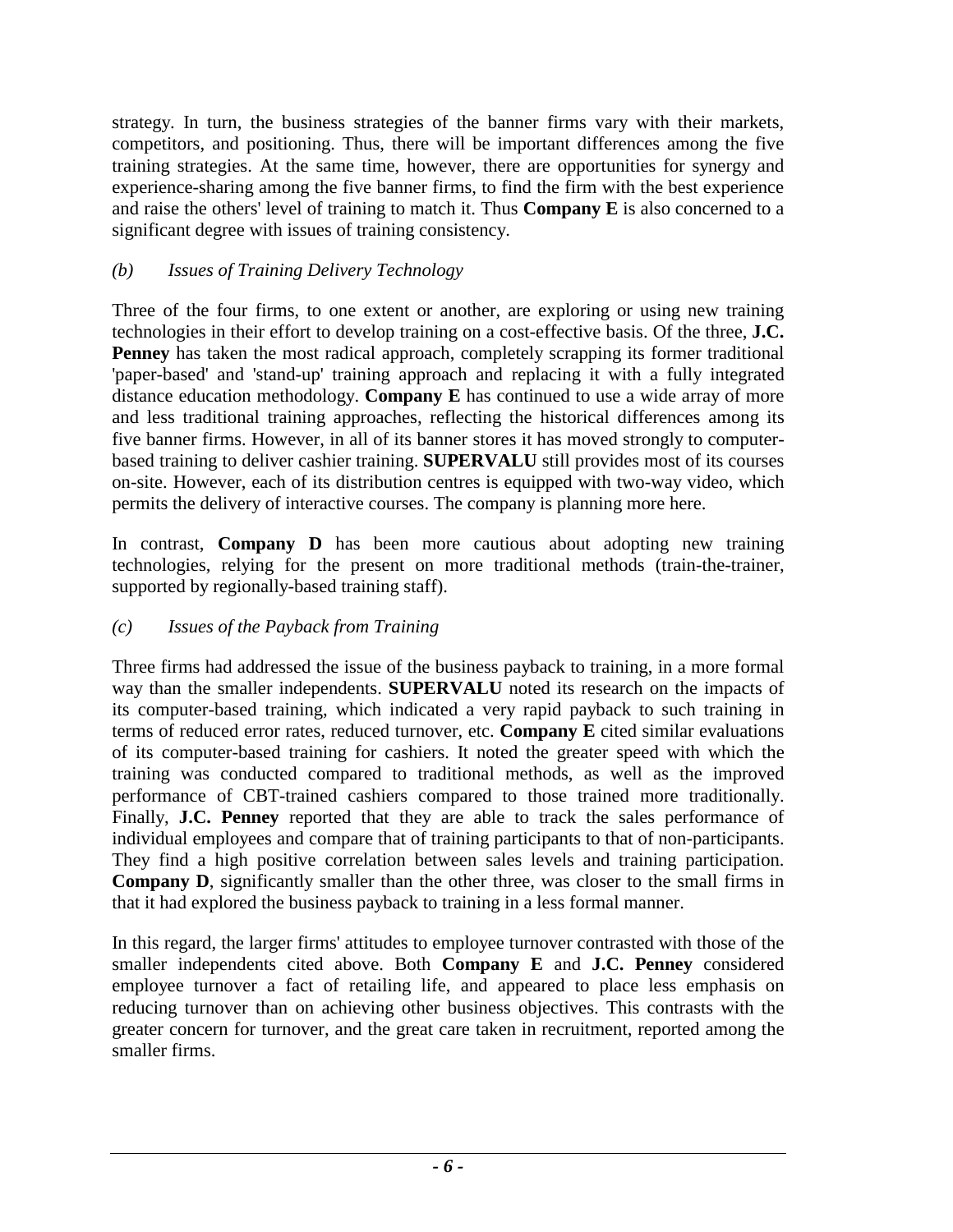## <span id="page-10-0"></span>**2. Canadian Sectoral Approaches**

#### *Canadian Business-Labour Approaches*

Retail/Wholesale Industry. In Canada, about 25 **sectoral councils** have been established to address the human resources issues of individual sectors. A large number of these are joint labour/management organizations, and many also include governments and educational institutions. Facilitated greatly by the federal government, most were established in the late 1980's and early-to-mid 1990's. Many followed the completion of human resource studies similar to *Creating the Future,* the recent human resources study of the Food

 and 'downside' adjustment activities (the latter to address the needs of individuals leaving Not surprisingly, the sector councils' activities have varied, reflecting the differing realities and issues of their sectors. For example, while some have included both training the sector), others have focussed on developing occupational standards and generic industry-wide course curricula. Others in more technology-intensive sectors have developed Internet-based recruitment/placement tools for their members. In most cases, these various products were developed in order to generate revenue for the sector council, to help it become financially self-sufficient.

Unfortunately, some sector councils have also been disbanded, often due to their inability to become financially self-sufficient. When government funding vanished, so did industry interest. (In contrast to the American partnerships described later, collective bargaining and/or employer contributions were not, for most sector councils, the main source of revenue.)

 federal government was no longer permitted to pay direct training delivery costs incurred A more recent complicating factor has been the federal government's decision in 1998 to 'devolve' responsibility for labour market programs to the provinces. As a result, the by sector councils. Thus, while the federal government maintains some responsibility for facilitating the development of sector partnerships, the sector councils must now approach the provinces individually for core training dollars. The extent of the impact of devolution on sector councils is only beginning to be felt.

 The federal government nevertheless remains keenly interested in the potential for sector councils and has maintained its support for new and established initiatives. Though the funding question is crucial in the Canadian context, it is still important to examine some of the models that have been successful in bringing together labour and management together to develop joint sector-level approaches to human resource development.

Four different sector councils are described individually in the companion Case Study document. They are:

- The Canadian Steel Trade and Employment Congress (CSTEC),
- The Canadian Grocery Producers Council (CGPC),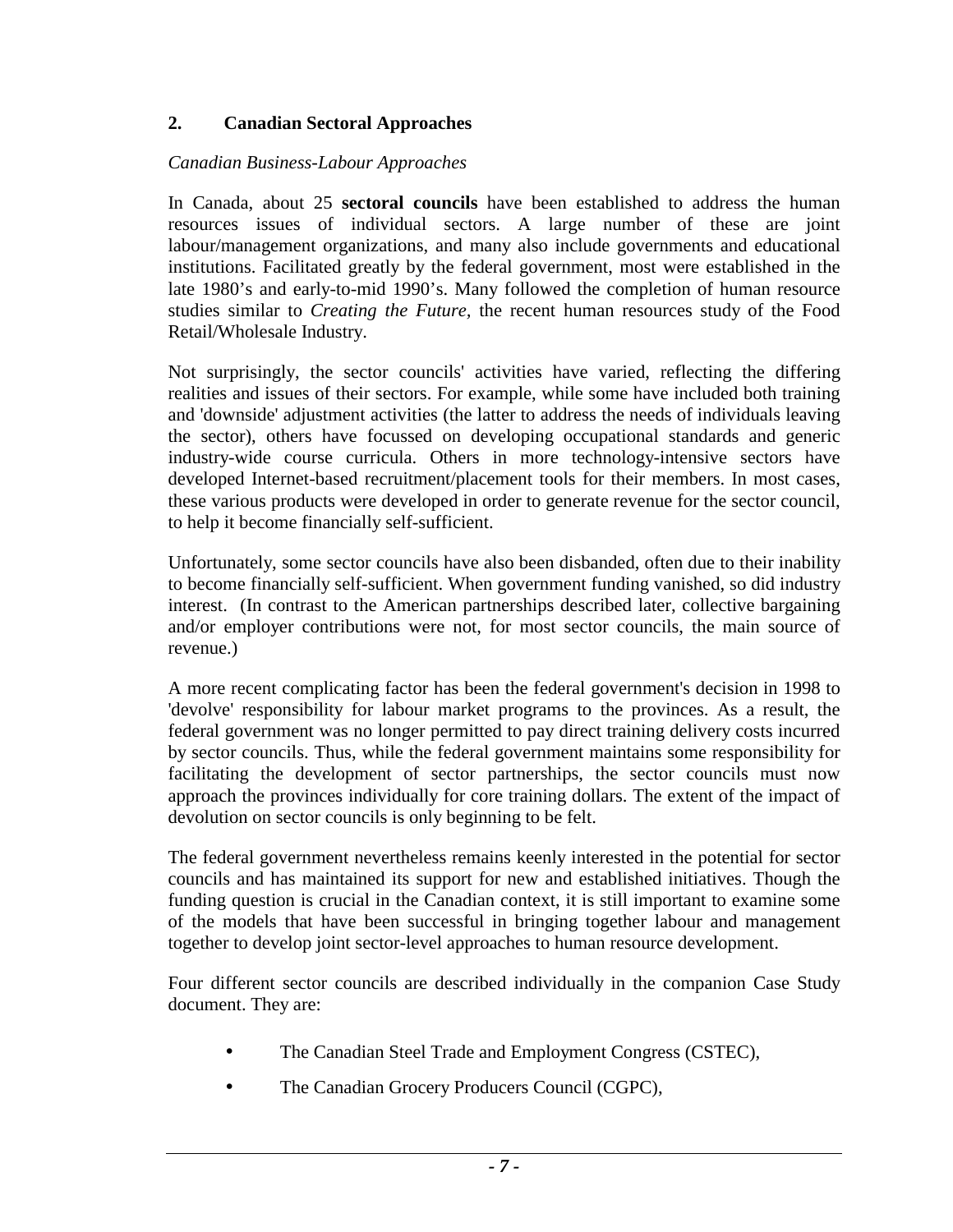- The Textiles Human Resources Council (THRC), and
- Canadian Tourism Human Resources Council Tourism Careers for Youth (Youth Internship Program).

All of these sector councils are joint labour-management partnerships, and each in addition has developed close working relations with community colleges and universities. Each has addressed training issues in a different way, taking into account the sector's particular needs. Taken together, they demonstrate the potential variety and effectiveness of joint sectoral approaches to training questions.

Of particular interest in this regard are sectoral approaches in such areas as:

- occupational/skill standards;
- training course development across the sector;
- workplace-level training tools;
- adjustment and career counselling measures;
- youth/management internships to attract new entrants into the industry.

The four sector councils, and key features of their approaches, are summarized as follows:

**1. The Canadian Steel Trade and Employment Congress (CSTEC)**, established in 1986, operates an innovative Worker Adjustment Program that provides a wide range of services and financial assistance to dislocated steelworkers.

counselling. In adjustment situations, CSTEC will send in a team composed of members sensitive to management and worker issues to interview those affected by the layoff and identify their training, counselling or other re-employment needs. For those who become unemployed, CSTEC will provide assistance in resume-writing, job search and ongoing support and

CSTEC has also developed a Skill Training Program which is now delivered in cooperation with 20 community colleges and cégeps. Offering a wide array of courses leading to a certificate in steelmaking, courses are taught at the workplace, in colleges, or in union halls. Certified college instructors work with union and management trainers, and industry needs are an important factor in the development of curriculum.

 many companies that the majority of their training was proprietary rather than generic. The reduced cost to companies of offering generic training in some areas is seen to free In this regard it is noteworthy that CSTEC and its community college partners have been able to develop generic courses across the steel industry despite the strong initial view of up funds for proprietary training in others.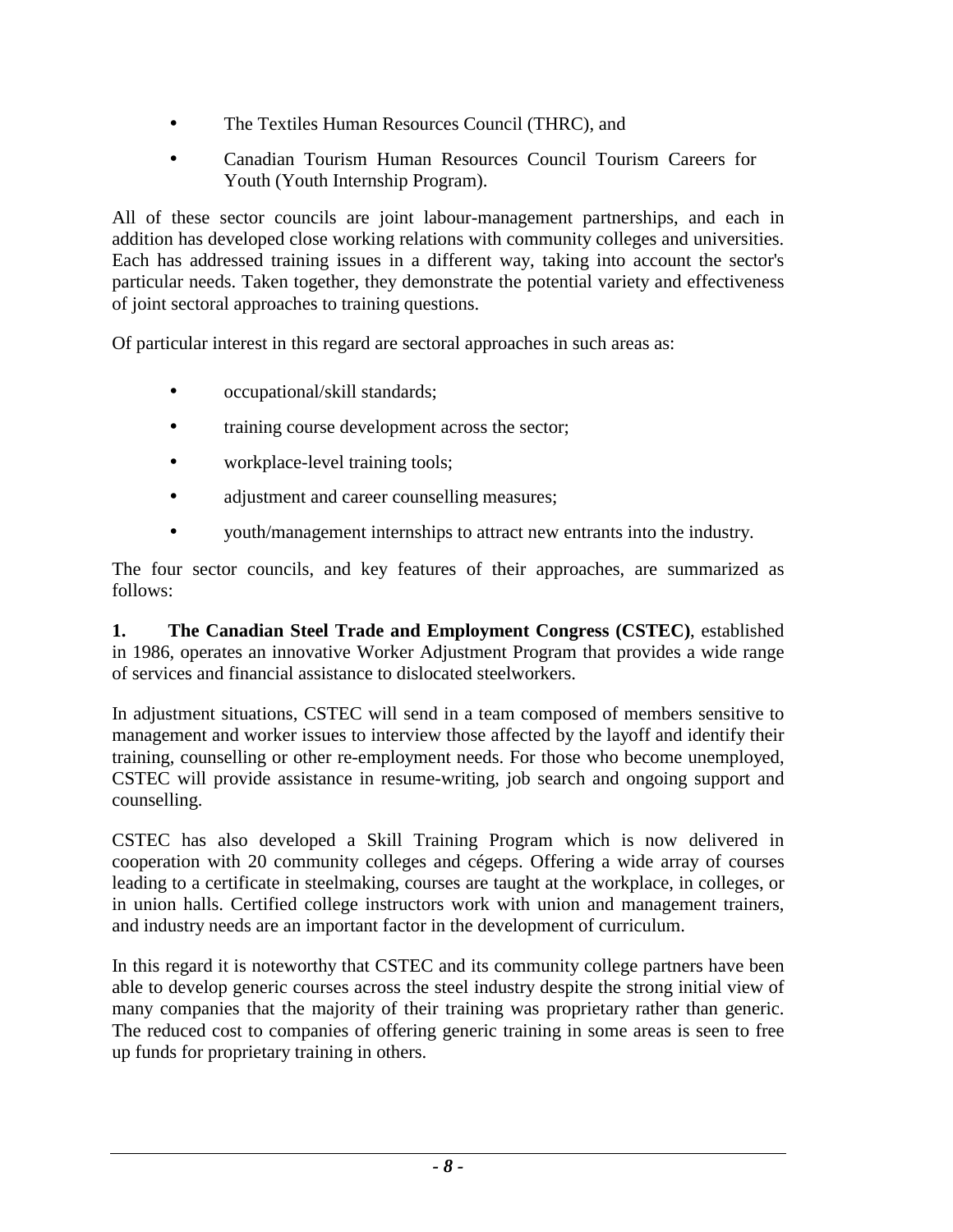research, information and consultative training needs of the industry. Today the CGPC's core services include: **2. The Canadian Grocery Producers Council (CGPC)** has focussed on developing training-related products and services for the sector, focussing on meeting the

- research a 1997 overview of the industry and its training needs; a 1999 human resource update; and five case studies outlining tools to establish joint workplace training;
- a training guide series on needs analysis, joint workplace training committees, and training plan development, which will soon be available with a workshop series;
- advisory services, training needs analysis support and customized course development.

 "associate" training institutions to make available thirty courses in both general education Though CGPC does not deliver training in a direct manner, it has partnered with and industry specific areas (i.e. pasteurization, pest control in the food industry, milk grading, smokehouse operation, dehydration, food packaging, food plant sanitation, and so on. These courses can be offered at the workplace and range from three hours to two days, making their delivery practical and affordable.

**The Textiles Human Resources Council (THRC)** has had particular success in developing occupational profiles in the sector, and in addressing its Management Development needs.

 including mechanics, textile dyers, and textile supervisors. Based on these profiles, the The Council has developed **occupational profiles** in a number of different job categories, council has developed training programs. In co-operation with community colleges in Ontario, Quebec and North Carolina, the THRC is currently piloting a multi-module program to upgrade machine mechanics. Eventually, the intent is to develop courses such as this into a core curriculum and deliver it in a distance education format via computerbased training.

 an environment where the sector's management contingent is aging steadily. The initiative reflects a partnership with Mohawk College and McMaster University in The **Textile Management Internship Program (TMIP**) has been developed to address Hamilton, together with the College of Textiles at North Carolina State University. Textiles suppliers, processors, and unions have also participated in the course development.

The program takes graduates of science or engineering programs, half of whom are women and all of whom are under 30, and provides them with training in textile science and manufacturing and business management. The program includes paid work placements.

The entire first year graduating class found jobs in the Textile industry.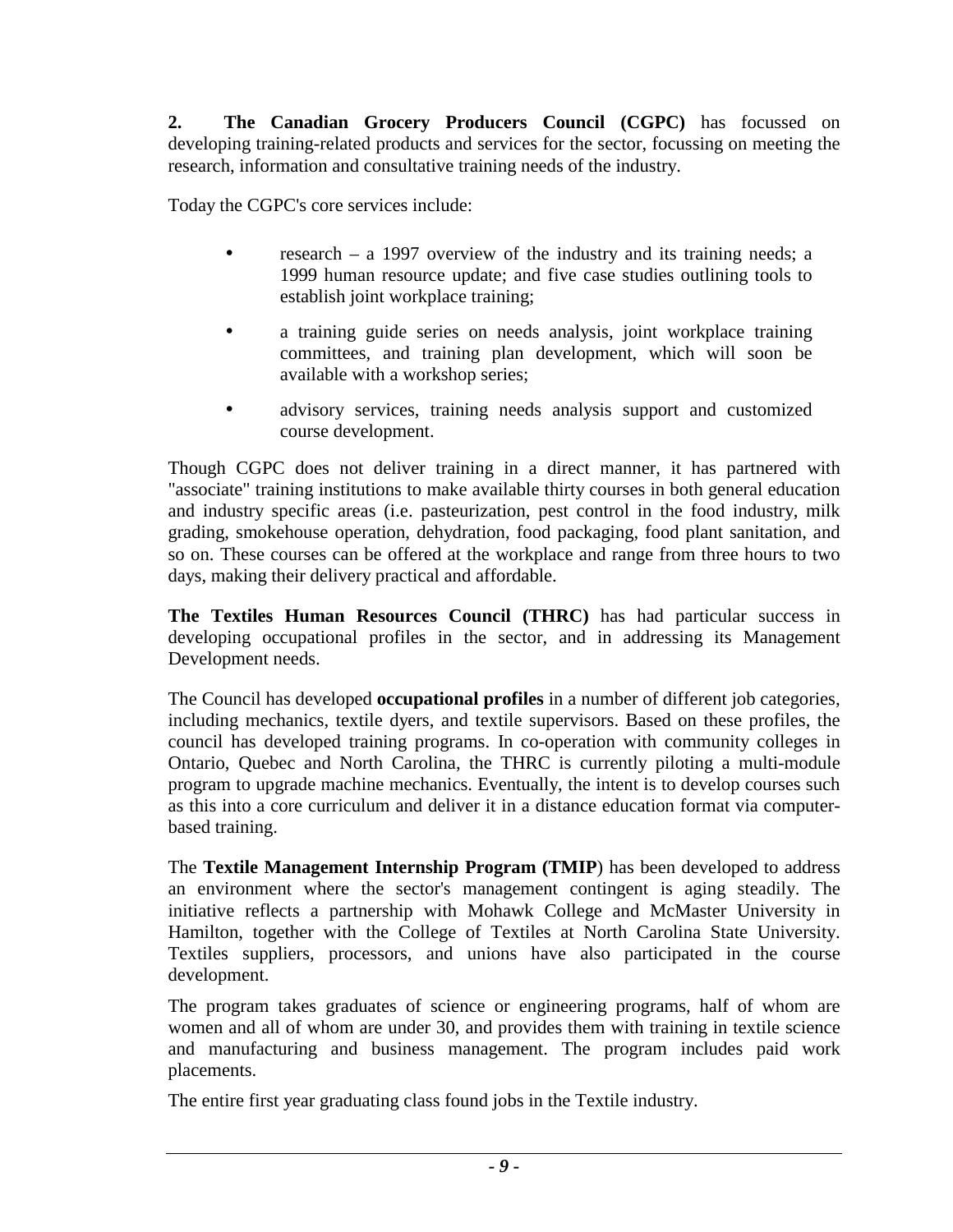**4.** The **Canadian Tourism Human Resources Council (CTHRC)** established one of the earliest and most successful youth programs, called **Tourism Careers for Youth**. Aware that the industry did not attract new entrants, due to the perception of low wages and poor working conditions, the program aimed at enhancing the industry's image and attracting youth to its numerous occupations. Since these features of the industry were similar to many of those attributed to Food Retail/Wholesale, the **Tourism Careers for Youth** program has relevance for Food Retail/Wholesale.

The **Tourism Careers for Youth** program combines basic level education with job related skills, as well as a work placement. The pre-employment and workplace training program is 90 hours, and includes such areas as service excellence; food safety and sanitation; first aid; job shadowing, and so on. Once the classroom portion is completed, participating employers will be expected to provide a further 90 hours of workplace training, with the goal of permanent employment in the sector.

The TCY program uses already developed materials to encourage high school students and graduates to enter the program. An industry volunteer makes presentations to grades 10-12, and high school career counselors are given materials. A new train the trainer program introduces the Council, its products and services and encourages employers to adopt national occupational standards. Following a two-day session, the industry trainers are able to deliver workplace programs.

Between 1996 and 1998, Phases I and II of the program were viewed as very successful. Of the participating youth, fully 70% completed the program (including the six month employment placement) and have either remain employed in the industry or have returned to school.

Phase III of the program, however, was negatively impacted when the federal government devolved its training responsibilities and jurisdiction to the provinces. Rather than accessing federal funding once for the entire program, provincial/territorial level Tourism Human Resources Council representatives had to approach their own provincial/territorial government for youth funding. This has resulted in inconsistent application of the program across provinces/territories.

The CTHRC has also developed some 40 **national occupational standards** for Tourism, essential skill profiles for 13 occupations, and workplace-based training materials and certification programs for over 25 occupations. These serve as a foundation for many of its other activities.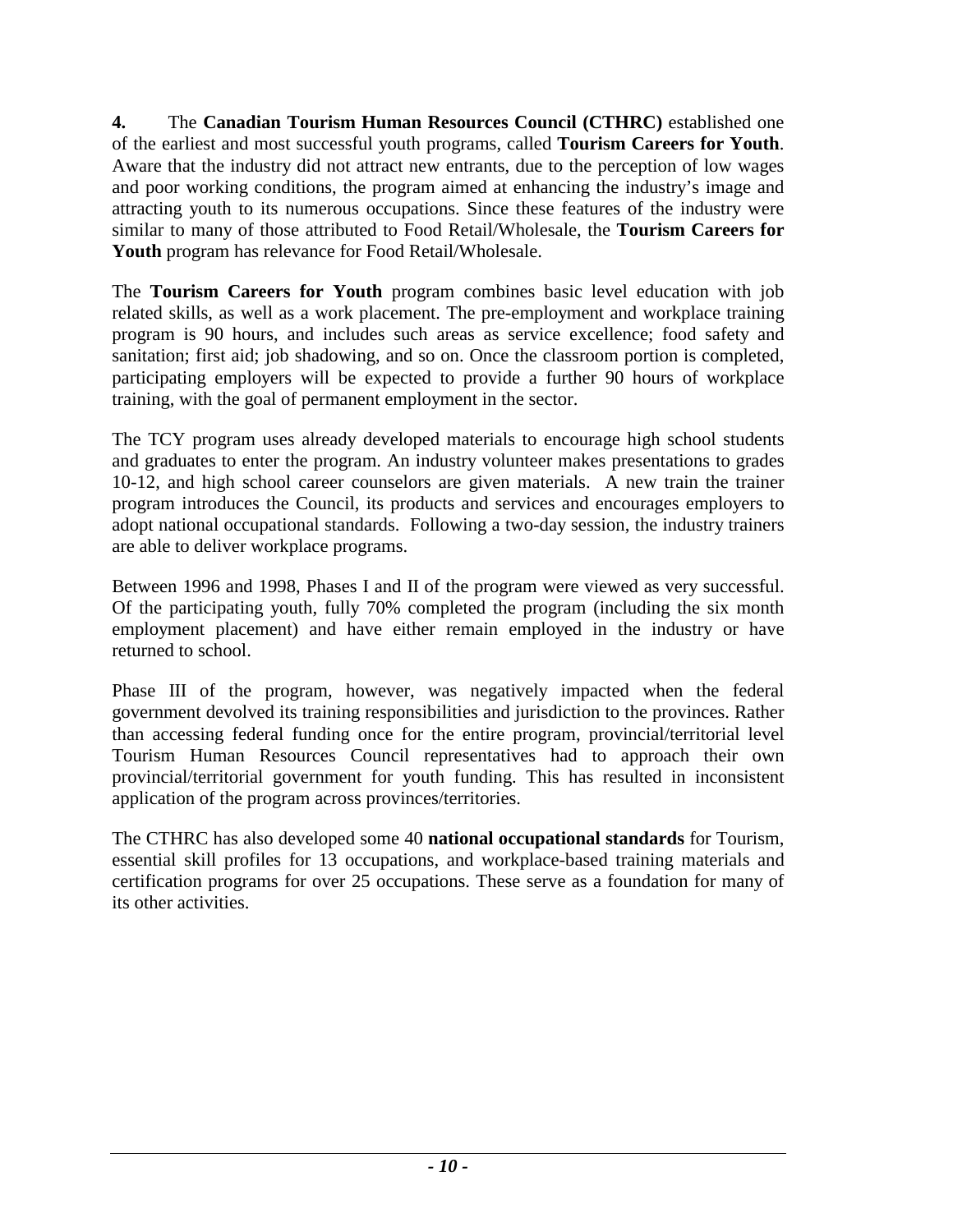#### <span id="page-14-0"></span>**The Retail Council of Canada Initiative to Develop Occupational Standards in the Canadian Retail Industry**

The Retail Council of Canada (RCC), in partnership with several other organizations<sup>3</sup>, has recently produced national Occupational Standards for (i) Sales Associates and (ii) First Level Managers in the Retail Industry. Together, these occupations constitute an estimated 80% of employment in the industry.

industry. The RCC is developing the course content which will allow training agents/institutions to teach to these occupational standards. The RCC will manage the examination and certification process, although the examinations will be set and administered by a partner educational institution. The resulting certification will be portable across the retail

There is a high level of potential applicability of these Retail Occupational Standards to the Food Retail sector. The role of the RCC as a central industry-wide agent in developing these standards and managing the training and certification process could also be of interest within Food Retail.

The American experience in using Retail Industry occupational standards may illustrate the potential application of these standards in a variety of settings, and thus be helpful in a Canadian context. The National Retail Federation (NRF) in Washington, D.C., has had a retail sales associate standard in place since 1997. Using this and related occupational standards, the NRF has developed a large number of partnerships at the national, state and local level to build the skills and improve the career opportunities and professionalism of retail workers. Over 15 states are involved.

 These partnerships have taken a variety of forms, including supporting high school internships in Retail, supporting firms' training programs, developing college curriculums, and developing employee assessment tools. Several of these partnerships are briefly described in the companion Case Study document.

#### **3. American Joint Labour-Management Approaches**

 $\overline{a}$ 

Joint Labour Management Training Partnerships have been an important innovation in American industrial relations during the past twenty years. Programs that have successfully assisted both active and laid off employees of large corporations appear to be fully supported by the union and the company, and resources are generally achieved through collective bargaining.

These include Human Resources Development Canada, Ryerson Polytechnic University, the Canadian Tourism Human Resource Council, and a number of large Canadian Retailers such as Sears, K-Mart, and Levi Strauss, among others. 3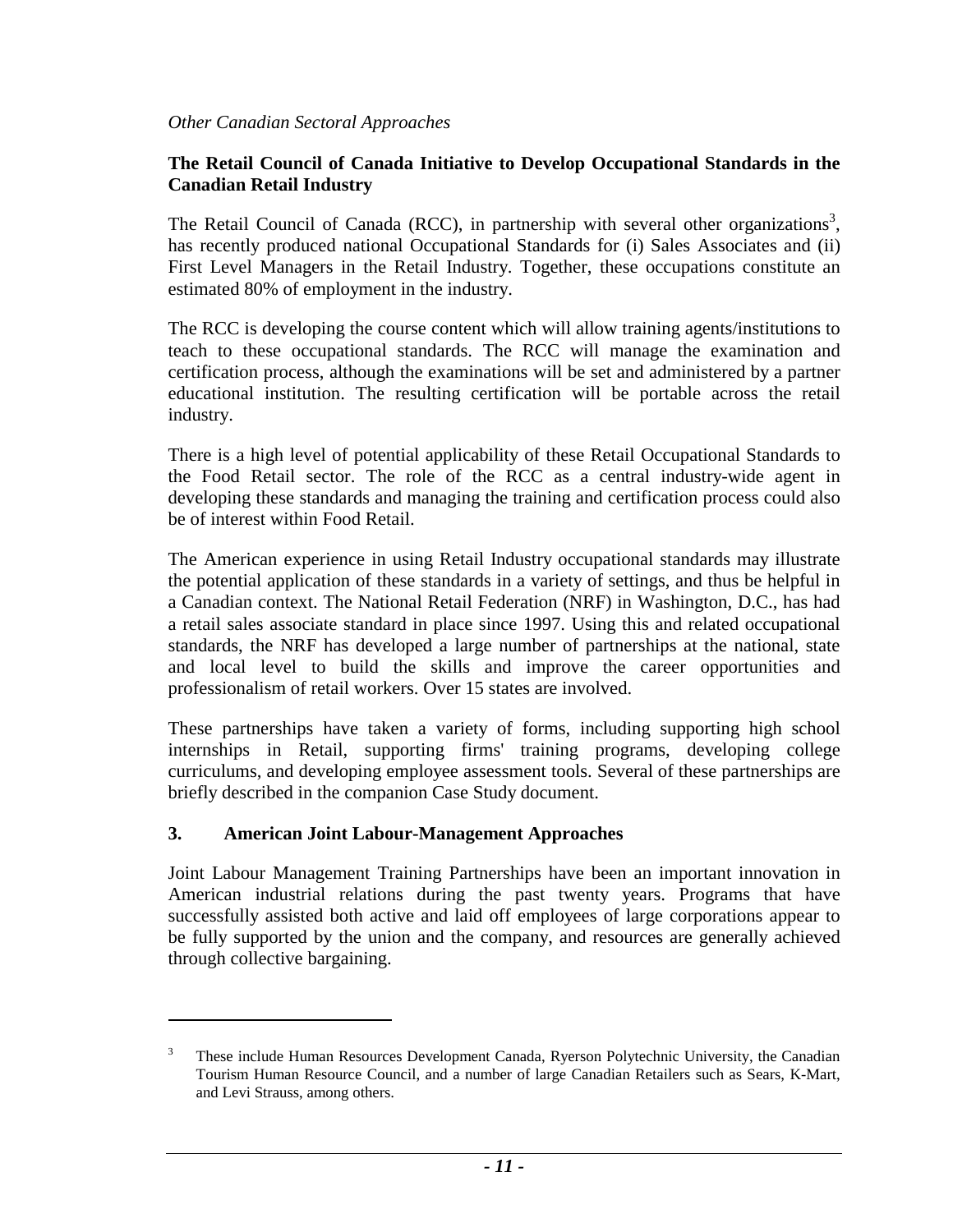Though funds are negotiated in the private sector, there has also been a broader renewal of interest in joint training among business, labour organizations, and the federal government. A recent report by the AFL-CIO, entitled "Skills for the New Century: A Blueprint for Lifelong Learning", recommends that business, labour, academics and government make new commitments to improve education for workers. The Communication Workers of America (CWA), AFL-CIO, the American Council on Education and the National Association of Manufacturers have all agreed to pursue the report's four goals. They are:

- To deliver education and training programs that lead to useful credentials and meet labour market needs;
- To improve access to financial resources for lifetime learning, including those in low wage jobs;
- To promote learning at a time and place that and in a manner that meets workers' needs and interests;
- To increase awareness and motivation to participate in education, training, and learning.

 telecommunications, steel, automobile, and aerospace. They are described in more detail There are well-established training partnerships in four American sectors, i.e. in separate the companion Case Study document, and are as follows:

- **Quality Through Training Program (QTTP),** (Boeing Corporation and the Industrial Association of Machinists of America);
- **DaimlerChrysler National Training Centre,** (DaimlerChrysler and United Auto Workers);
- **In the Telecommunications sector, the Alliance for Employee Growth and Development, Inc.; Pathways;** and the **National Advisory Coalition for Telecommunications Education and Learning.** (The Communication Workers of America, the International Brotherhood of Electrical Workers, and various telecommunications companies);
- **The Institute for Career Development, (ICD)**, (The United Steelworkers of America (USWA) and various steel companies).

All four partnerships are funded through collective bargaining, and have a proven record of successfully training and upgrading the skills of their workforce. Taken together, they illustrate the strong training initiatives which can develop through agreements between firms and unions, both of whom give training a very high priority.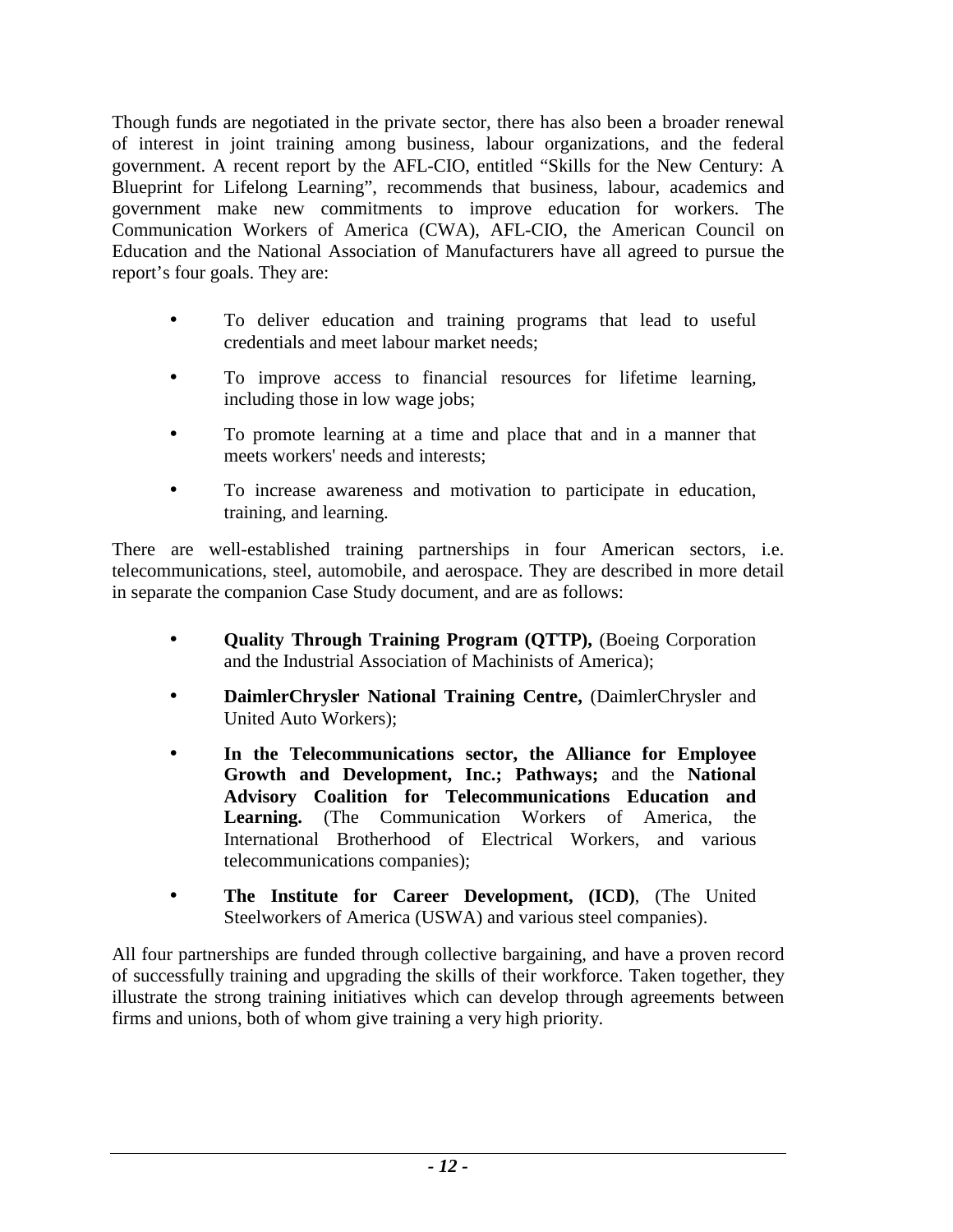<span id="page-16-0"></span> While differing in details, these partnerships contain a number of similar features, many of direct interest to Food Retail/Wholesale. These include:

- Basic skills training (mathematics, literacy, computers, etc.);
- Technical and trades training or pre-apprenticeship;
- Degree/certificate programs in a number of fields;
- Tuition assistance.

In addition, several feature local training facilitators or peer counsellors who can provide individual assistance to trainees. Others provide a strong career guidance and development component. Most programs are open to both active and laid-off union members.

# **4. Union-Led Practices**

Two union-led approaches, one British and one Canadian, have been identified as models with applicability to the Food Retail/Wholesale sector. They are the United Kingdom's **UNISON Open College**, and the activities of the **United Food and Commercial Workers International Union (Canadian Region).** Each is summarized below and described in more detail in the companion Case Study document.

# **1. UNISON Open College**

 participants who are comparable in many ways to those the retail sector. These points of UNISON, Britain's largest trade union, represents a diverse membership of workers in the public and parapublic sectors in occupations such as health care, finance, social and other human services, etc. It coordinates educational and vocational training activities for comparison include:

- a higher than average percentage of female workers;
- a high level of early school leavers with little opportunity for continuing education;
- many female workers in temporary, part time, or insecure positions;
- occupational groups which are generally stratified along gender lines, and considered low skill, low wage work;
- female workers who experience greater difficulty accessing training due to child care and other constraints.

 Retail/Wholesale industry. These trainee characteristics make UNISON's approach very relevant to the Food

 education institution in England) and the Workers Educational Association (WEA). The **UNISON Open College** is based on a partnership between Open University (a distance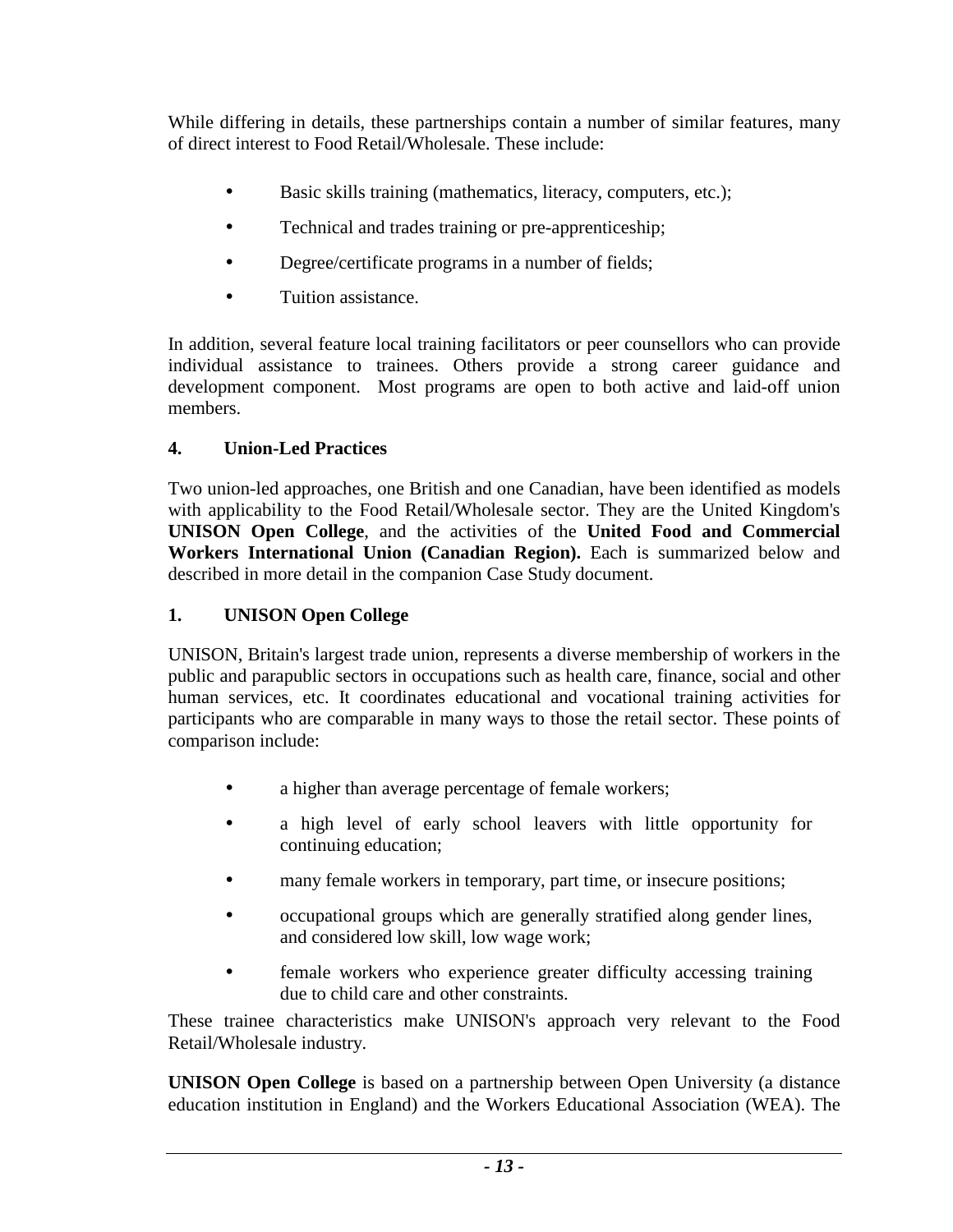Open College offers both basic skills and job related training to active and laid off employees and others seeking to join a particular profession. The courses that are available include Return to Learn*,* associate degree, diploma and certificate programs in health, housing, and other areas.

 pace. This encourages a high rate of participation among employees, many of whom do Together these partner groups provide course delivery, certification, tutoring and peer support, financial assistance and so on. The Return to Learn programs are offered in a friendly, accessible and non-threatening format which students can pursue at their own not perceive themselves as having academic skills. As a result, many graduates of these programs go on to take up further learning opportunities, at work and elsewhere.

 recognizing the value of the Return to Learn program as a way to encourage employees Though UNISON does not have a formal national partnership agreement with an employer or group of employers, it does claim to be highly responsive to the needs of employers especially in the area of communication skills. A number of employers, to upgrade skills, grant employees paid release time to take the courses.

#### **2. United Food and Commercial Workers International Union (Canadian Region) — Training Trust Funds**

The Canadian Region of the UFCW has about 200,000 members concentrated in food manufacturing and retail food sales and distribution. Since the late 1980s, the union has negotiated **Training Trust Funds** at the local level, which support training facilities and programs in remedial and vocational areas.

 employee, including part time employees. Many collective agreements have improved that controls their use. In one case, the Clifford Evans Training Centre, the agreement is The Trust Fund agreements are included in the collective agreement or as a separate addendum, and provide an employer contribution toward the cost of education. These local funds are especially common in retail food; all of the major represented chains have some form of training contribution ranging from 5 cents to 25 cents per hour per their training contribution over time. In most cases, the funds are remitted to the union jointly trusteed with employers.

In 1990, the UFCW Canadian Director established the National Training Fund, based on one cent per hour from each local training contribution. Initially these funds were intended to provide once only grants to contributing locals for the purchase or construction of a training facility. However in 1994, the National Training Program was created and offered a wider range of program and advisory services by two Directors.

In most locals where they operate, the trust funds have been used to construct local training centres. At the centres, a variety of training courses are provided to union members, including academic upgrading, computer courses, English as a second language, labour education, pre-apprenticeship, and courses specific to Food Retail. In one centre, a certificate program in Food Retail is being offered.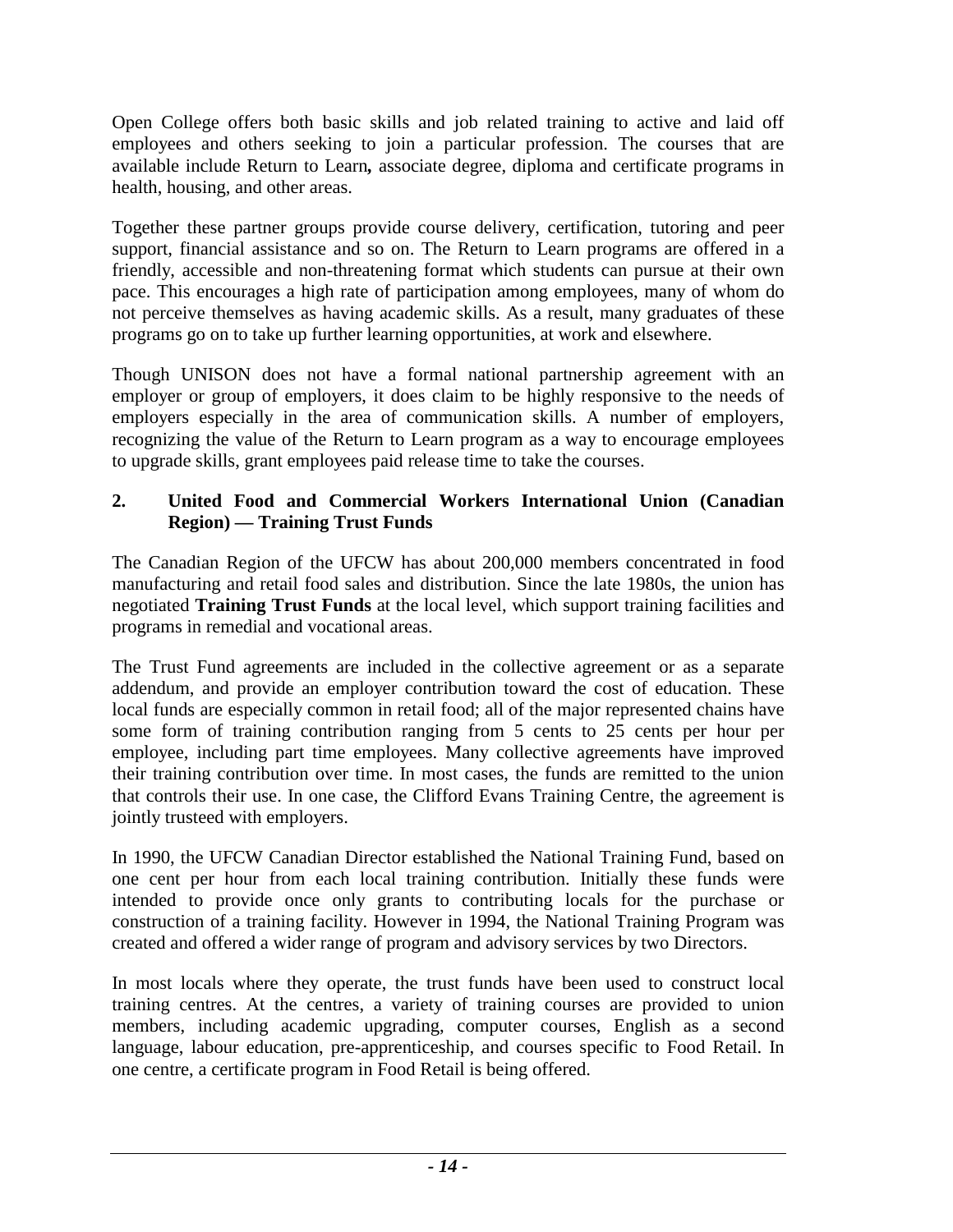<span id="page-18-0"></span>The local training centres constitute a local focus for training activity in the Food Retail sector which may have the potential to develop partnerships with universities to promote distance education approaches tailored to the sector. Interviews with universities active in distance education, described below, suggest that this may be an area for exploration.

# **5. Educational Practices**

Six innovative educational models have been profiled as part of the research. Reflecting the geographical dispersion of the Food Retail/Wholesale industry and the associated issue of access to training, four of these models possess a strong **Distance Education**  aspect which should make them relevant to the sector. The four are:

- Ryerson Polytechnic University Bachelor of Commerce in Retail Management
- Athabasca University, Alberta, Canada
- B.C. Open Learning Agency
- Cornell Food Industry Management Home Study Program (Ithaca, NY, USA)

A fifth model, the **Cornell University Youth and Workforce Development Programs,**  combines distance education approaches with youth internships, to attract young workers into the Food Retail/Wholesale industry.

 The sixth model is included because it is one of the few Canadian university programs with a specific Food Retail Management component. It is the **University of Quebec at Montreal School of Management Module in Food Retail Management.** 

The six educational models are each briefly summarized below.

#### **1. Ryerson Polytechnic University Bachelor of Commerce in Retail Management**

 Ryerson Polytechnic University introduced its Bachelor of Commerce in Retail Management in September 1998. It is Canada's first Retail Management degree, and is a four year program. It currently has 60 students in their first year in the program, and 90 students in their second year. Much of the incentive for the creation of the program followed a series of studies of the Canadian retail sector in the early 1990s, which identified a lack of a university degree program in retail as one of a number of the important issues facing the sector.

The program focuses on the four themes of Customer Service, People Skills, Technology and Strategy. It also uses a combination of 'traditional' teaching methods (lectures, seminars, workshops, case studies) and newer technology-based approaches. The latter include not only audio/video methods, but also CD-ROM, Internet-based teaching, and interactive Internet broadcasting. The first two semesters of the B. Comm. program are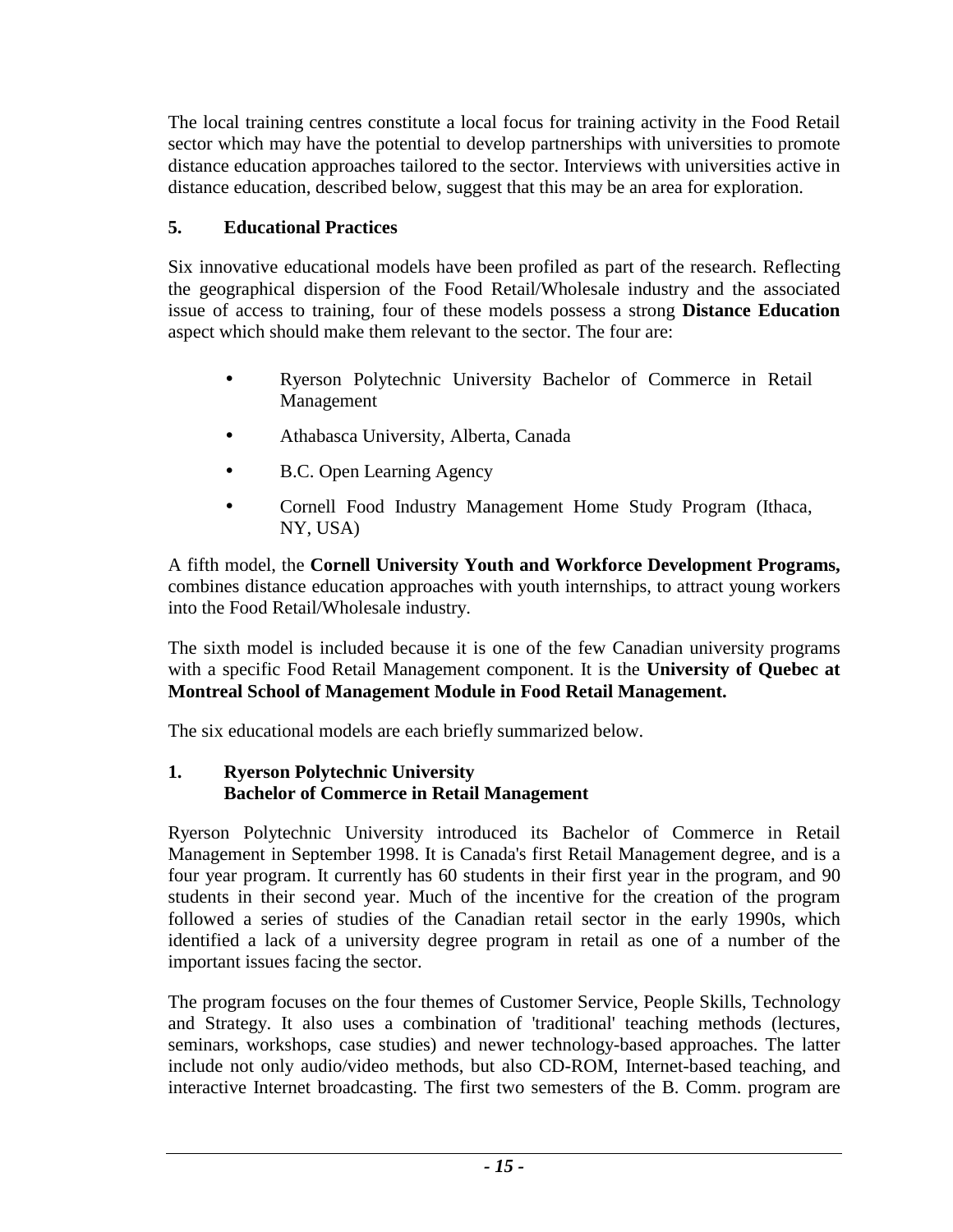fully distance-deliverable using a combination of Internet-based courses, books, and tutorials.

 designed to be at the 'high end' of Internet delivery, with many 'bells and whistles', in The program's Internet-based component is a major innovation, and is building towards Ryerson's goal of having the entire B. Comm. program deliverable in English and French via the Internet. This component contains a high interactive element, including chats/discussions, guest expert interviews, slides and audio tapes. It is deliberately order to attract its key audience — high school graduates who are very Internet-literate.

# **2. Athabasca University, Alberta, Canada**

Athabaska University (AU) describes itself as Canada's leading distance education university, expecting to serve over 20,000 students from all parts of Canada this calendar year. Of its students, 14% did not have high school completion and 64% were women. It provided degree and certificate programs, but relatively little at the basic skill level.

 received by the student and completed at home. Students have access to a tutor by delivery. The university's programs are primarily distance education-based, with study materials telephone or in person. Increasingly, the Internet is being used as a medium for course

According to an AU spokesperson, there is considerable potential for new course development and delivery in partnership with other organizations. Courses could be developed together, and accreditation provided by AU. In the case of Food Retail, for example, partnerships could be established with firms, UFCW training centres, or a sectoral organization to develop and deliver courses.

# **3. B.C. Open Learning Agency**

The Open Learning Agency (OLA), while not mandated to have a national scope, provides programs which range from K-12 to secondary and post-secondary programs, certificates, diplomas and degrees. For students at the remedial level, the Career and College Preparation Service provides more than 40 Adult Basic Education courses at the fundamental, intermediate and advanced levels.

The Agency's Workplace Training Systems (WTS) provides workplace training to clients around the world. In this context, OLA strives to attract client organizations with which it can partner to develop and deliver workplace training tailored to clients' needs. UFCW local 2000 has had discussions with OLA concerning a basic literacy program. The potential for partnership with OLA, as with Athabaska University, is worth exploring from the perspective of industries such as Food Retail.

#### **4. Cornell Food Industry Management Home Study Program (Ithaca, NY, USA)**

One of the best-established distance education programs in the U.S. and Canada, the Cornell program includes over 50 courses and 400,000 students. It has operated since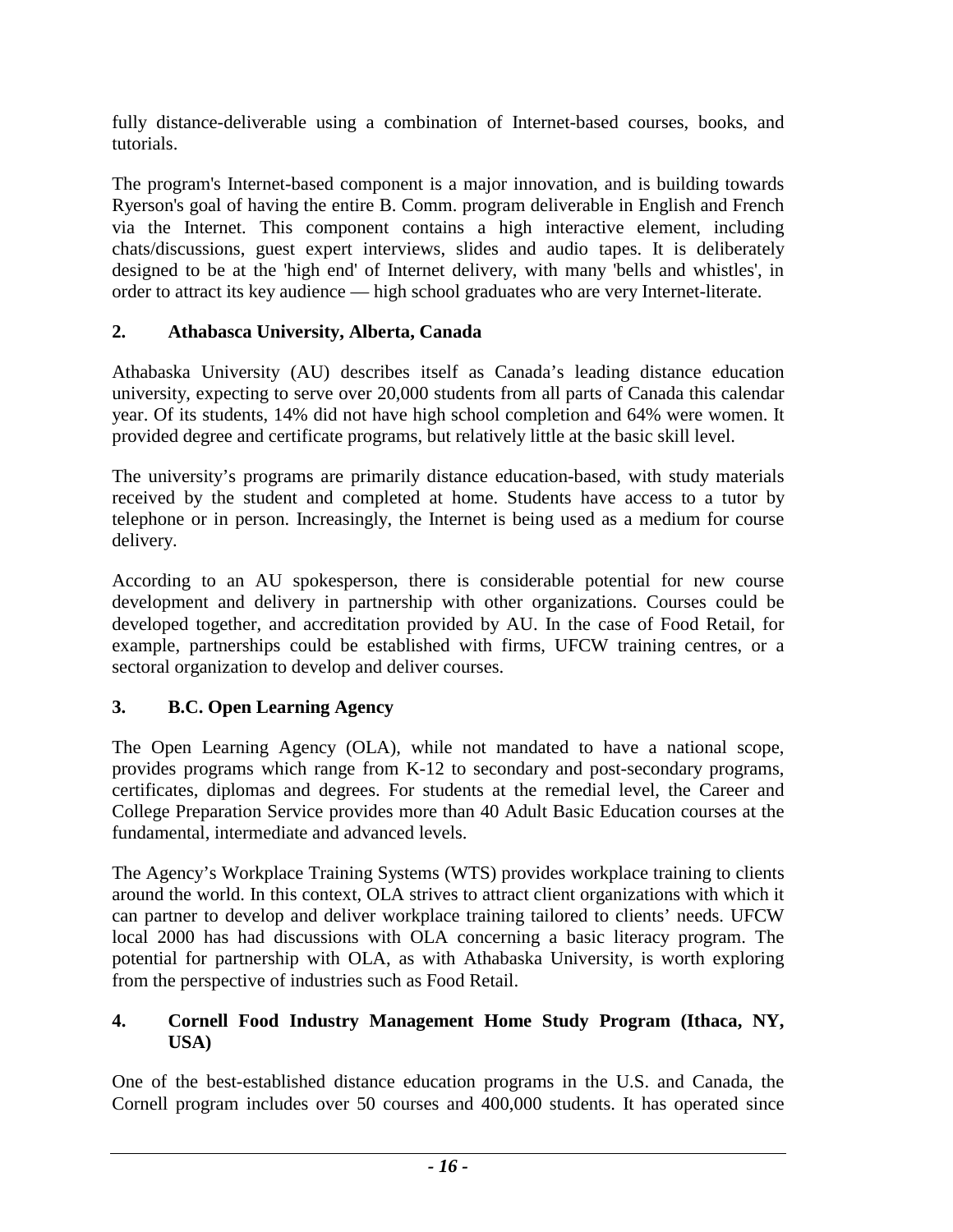1964, and includes training for virtually every job classification in the Food Retail industry.

Its Supermarket Series includes a broad range of operations and management courses such as Customer Relations, Finance and Analysis Sanitation, Front End management, etc.

In 2000, if will add management and operations courses with a departmental focus, e.g. meat and produce, bakery, floral, etc.

# **5. Cornell University Youth and Workforce Development Programs**

This is an educational program targeted toward "talented" high school juniors and seniors who study the usual Cornell coursework as well as interning in a participating retail food store. A school and a work mentor are assigned to each student when they become enrolled. Mentors support the student's progress at school and in the host store.

In their Junior Year, students can organize their own schedules to complete their required coursework and hours of work in their host stores, all during regular school hours. Courses in the junior year include Fundamentals of the Food Industry, Front End Management, Effective Communications, and Customer Relations.

In their Senior Year, students continue to combine self study coursework with their work placement, covering Economics for Business, Grocery Management and Operations, Service Departments, Produce Management and Operations, and Meat Management and Operations.

The school mentor grades the course assignments and the company mentor provides an evaluation of the student's work experience. Credit can be earned toward their high school diploma, and the host stores pay the cost of tuition and books. The students also receive a small salary for hours worked.

 sector become eligible for six credits of advanced standing from a participating college, Students who complete the high school internship and go on to further education in the and will have college program courses reimbursed by participating stores.

A related Cornell program, the **Food Industry Initiative,** is also under development in New York City. It offers disadvantaged youth and adults an opportunity to enter the workforce in a number of different areas, including the food industry. Partners in the community work with Cornell to prepare disadvantaged, low income inner city youth to improve literacy skills and participate in internships and mentoring programs. The purpose of the educational component of the program is to foster personal development, self confidence and community commitment. The **Food Industry Initiative** is a partnership of the university, the industry, educators and community based organizations.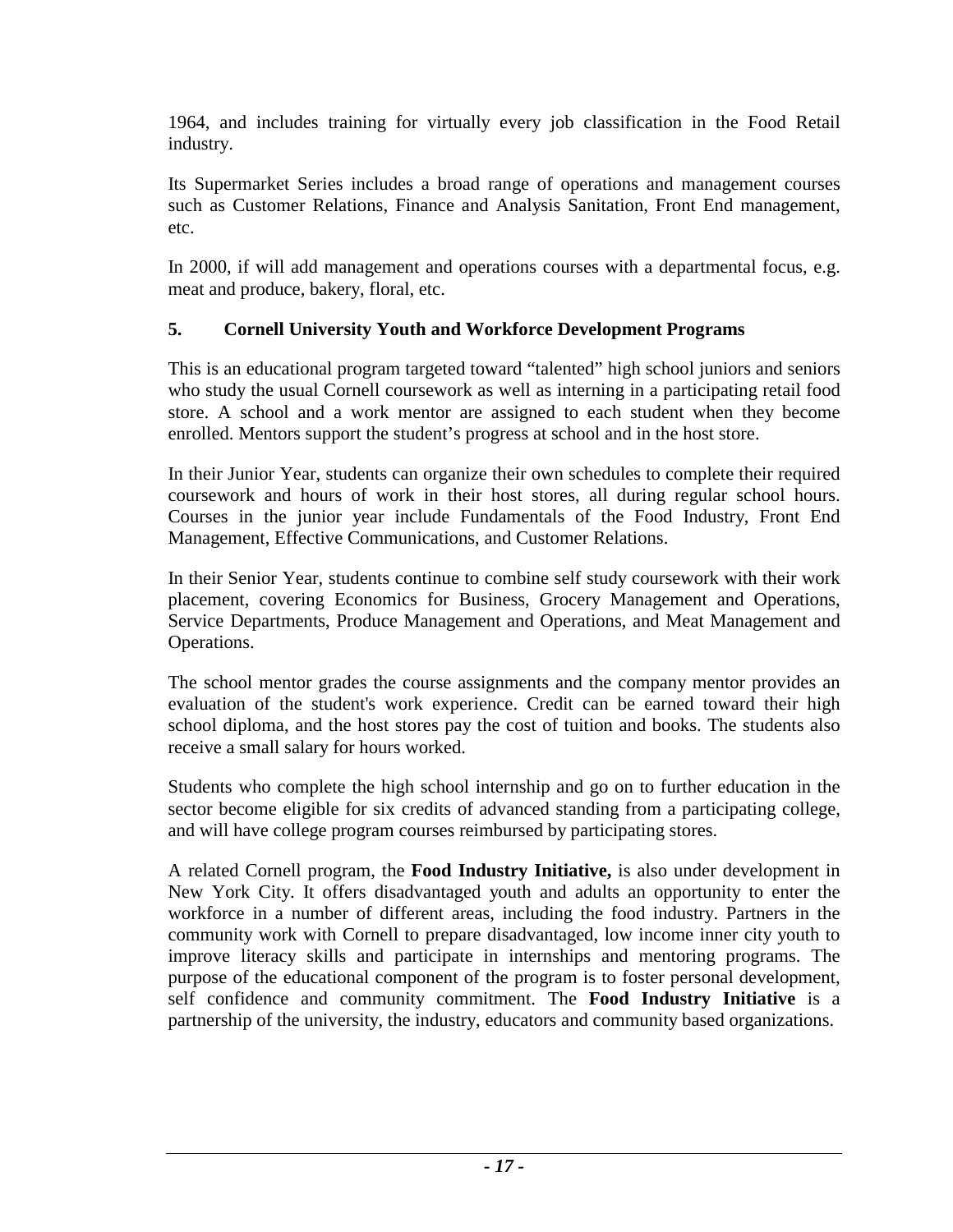#### <span id="page-21-0"></span>**6. University of Quebec at Montreal School of Management Module in Food Retail Management.**

The UQAM program is one of the few Canadian university programs with a specific Food Retail component. The 18-credit program is open only to students with a working knowledge of French and at least two years' experience in managing a food retail outlet. Its focus is therefore on skill and knowledge upgrading and updating. The module is not available in a distance education format.

The four courses offered under the module are:

- 1. Organizational Behaviour (3 credits)
- 2. Retail outlet Management (6 credits)
- 3. Introduction to Human Resources Management (3 credits)
- 4. Introduction to Management Studies (6 credits)

Fifteen students began the course in summer 1999, and another fifteen have followed in winter 1999.

#### **III. Concluding Observations**

 In reviewing the 25 training-related models, individual readers will likely first consider which are most relevant to their own situation. In considering training-related actions which their own organization might wish to take, readers will draw selectively from the individual models, referring most to the experiences of organizations similar to their own. Thus, for example:

- Representatives of smaller firms will likely wish to take note, in the small firm cases cited, of the strong links between business plans and human resource development cultures;
- • Representatives from larger chains will note the variety of training delivery practices adopted by other chains, each reflecting its own competitive environment and most trying to achieve a degree of consistency in the training 'message' across many sites;
- Union representatives will likely focus first on union-led initiatives, noting their potential to bring in other partners such as firms or educational institutions to address their members' skills upgrading needs (particularly in the areas of basic skills), in a manner which supports and builds members' confidence in participating in learning;
- common training priority, and will likely consider the applicability of Representatives of both firms and unions will note the sophisticated training infrastructures established through collective bargaining in several American sectors where employers and unions share a these approaches in a Canadian context.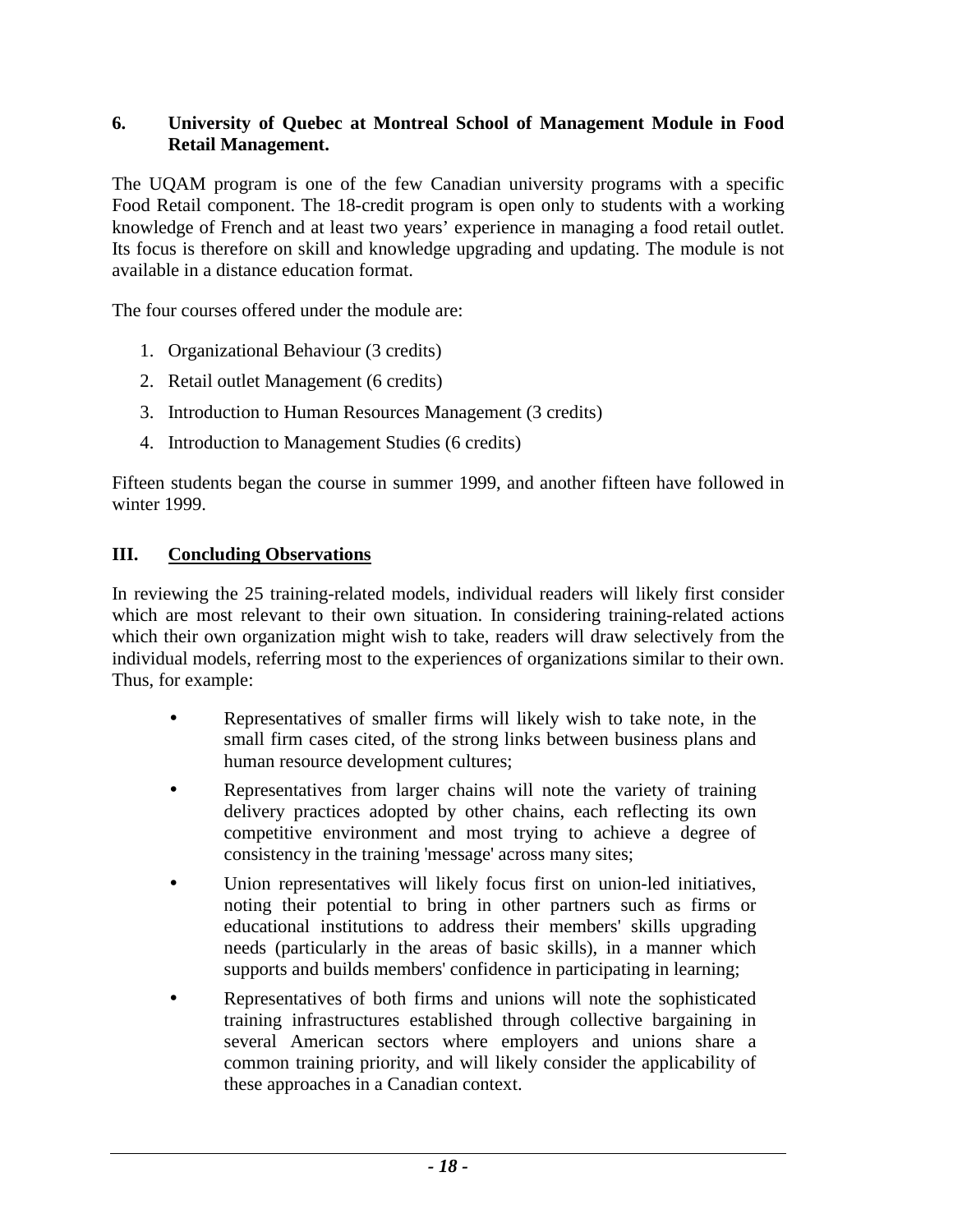overall 'training culture'. In this context, the initiatives which involve partnerships among The Transition Committee, however, is looking at these cases not just from the individual perspective of each Committee member, but also from the perspective of the industry as a whole. Its agenda includes exploring what the industry as a whole can do to enhance its several stakeholders may have particular relevance.

The cases summarized above include a number of partnerships whose activities might be particularly thought-provoking for the Committee. Of particular potential interest are the following:

# *Canadian Sector Councils*

 unions, have in many cases developed strong further links to educational institutions. These include: Canadian sector councils, usually beginning as partnerships between employers and Using these and other resources, the sectors have then been able to develop sector-wide initiatives which may be of particular interest to the Food Retail/Wholesale industry.

- occupational/skill standards;
- courses for employees in the industry;
- training-related tools for workplaces;
- adjustment and career counselling measures; and
- youth and management internship programs to attract new employees into the sector.

 The variety of such initiatives, reflecting the needs of individual sectors, together with their joint development, should stimulate interest within the Committee.

# *Retail Sector Initiatives*

The activities of employers and educational institutions in developing occupational standards in the Canadian Retail Industry may also warrant further consideration. While unions were not involved in this Retail development, they are involved in sector councils such as Textiles and Tourism which have undertaken similar occupational standards work of their own. The potential to build training programs on the foundation of occupational standards is illustrated both in the experiences of these sector councils and in the American standards-based initiatives which are also cited.

The similarities between Retail in general to Food Retail in particular clearly raise the question of how applicable these Retail initiatives might be in a Canadian Food Retail/Wholesale context.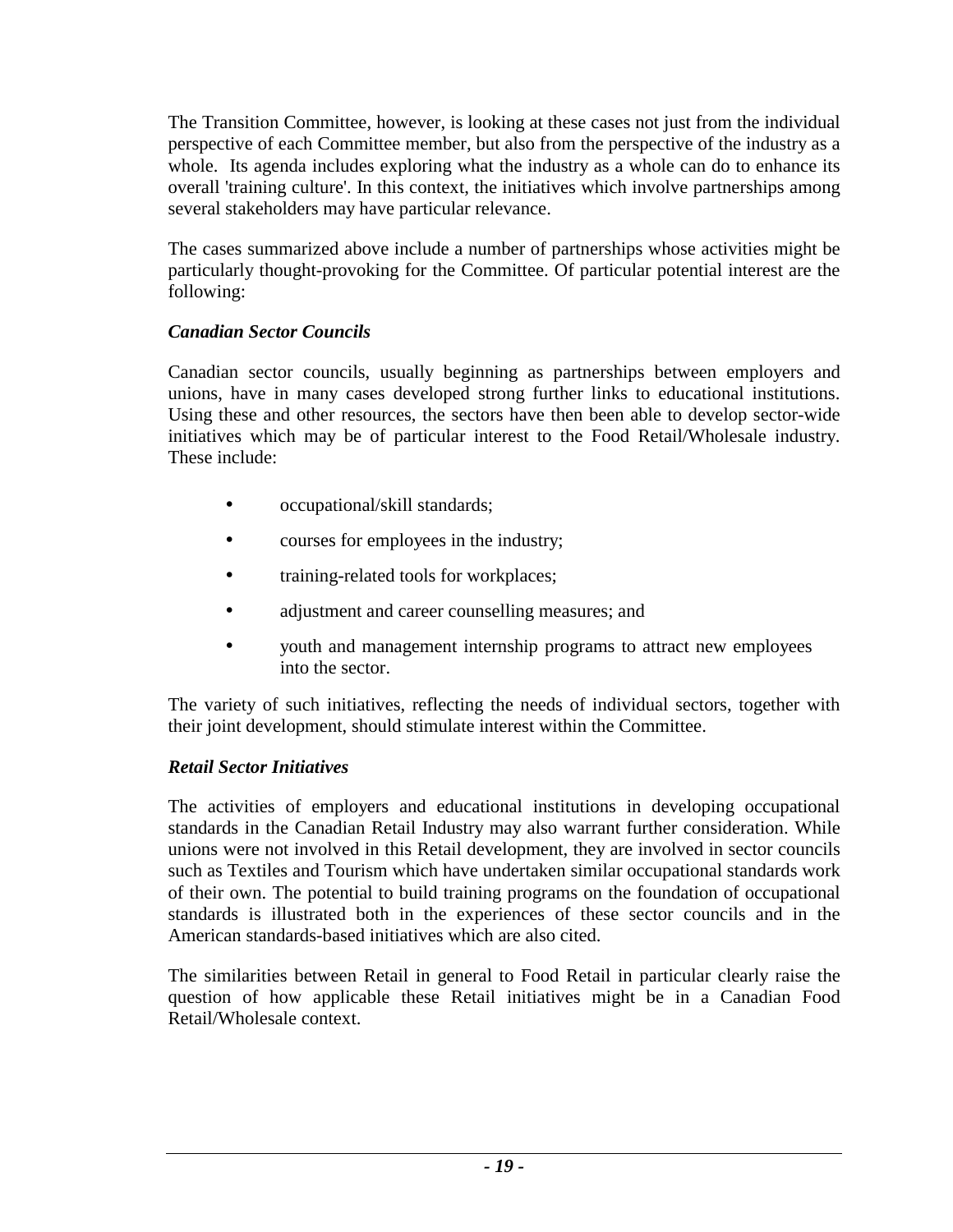#### *Educational Activities*

While the number of retail management degree courses and programs specifically in food retail management are limited in Canada, educational institutions have developed a number of activities relevant to Food Retail/Wholesale. The models described above point in particular to the potential for partnership between the sector and educational institutions in the areas of distance education and youth/management internships. While individual companies might be able to establish partnerships of these sorts on their own, the case study experience also suggests a strong potential for these to be established on a sectoral basis.

In summary, within these models there are examples of many initiatives which might provoke considerable thought within the Canadian Food Retail/Wholesale industry. While many individual models would be of interest to particular constituencies, others might introduce or reinforce ideas within the sector concerning whether to explore further a sectoral training approach and, if such an approach were undertaken, what initiatives to include on a sectoral agenda.

 Retail/Wholesale industry. These decisions remain those of the sectoral stakeholders, based on their assessments of the cited models and their applicability and/or adaptability to the Canadian Food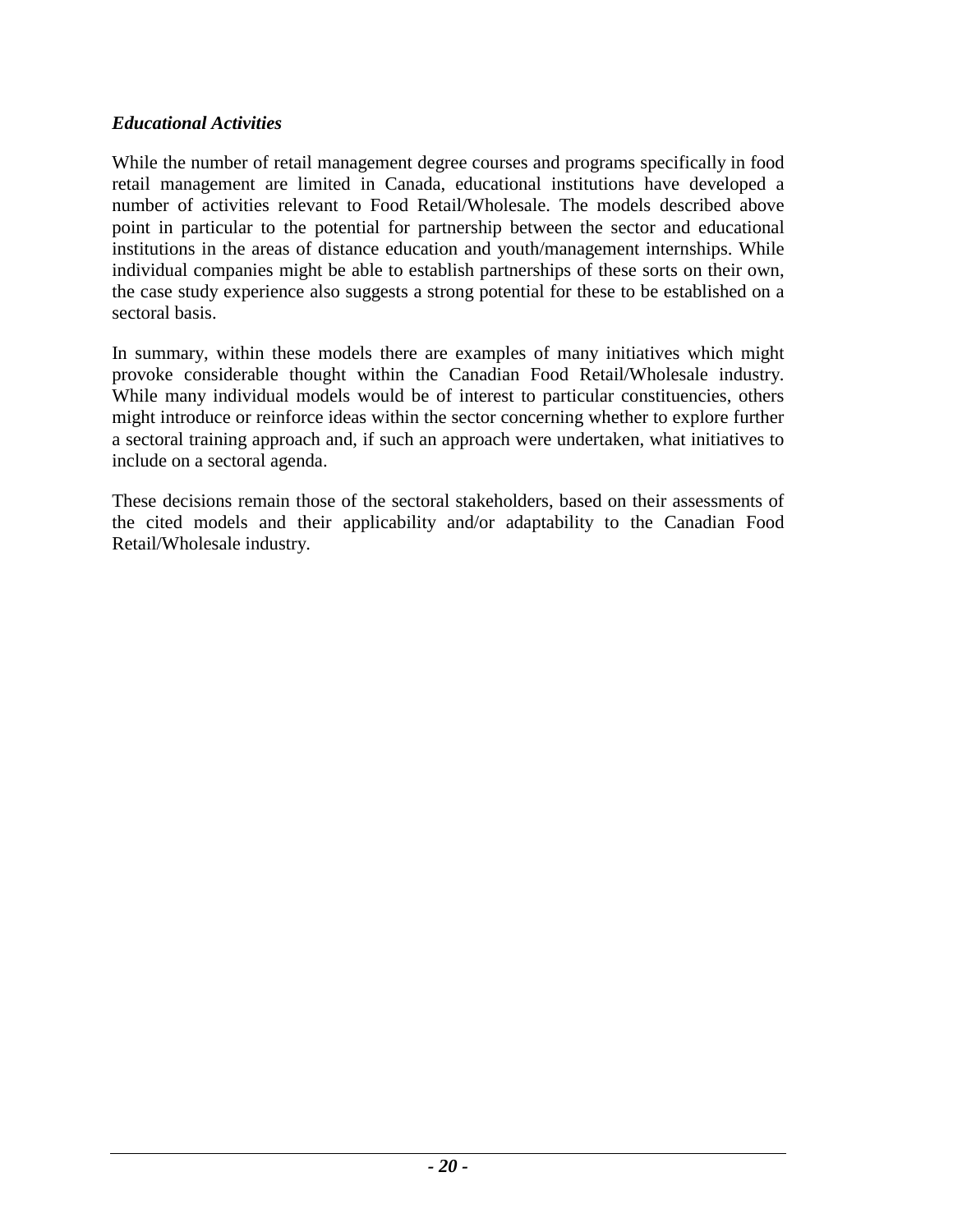# <span id="page-24-0"></span>**Overview of Training Models**

| 1.<br><b>Company Approaches in Food Retail and Retail</b> |                            |                                 |                                                             |                                                       |                                                                                                 |  |  |  |
|-----------------------------------------------------------|----------------------------|---------------------------------|-------------------------------------------------------------|-------------------------------------------------------|-------------------------------------------------------------------------------------------------|--|--|--|
| <b>Independent/Small Chains</b><br>(a)                    |                            |                                 |                                                             |                                                       |                                                                                                 |  |  |  |
| <b>Model Name</b>                                         | Stake-<br>holder(s)        | <b>Trainees</b>                 | <b>Skills Delivered</b>                                     | <b>Methodology or</b><br><b>Delivery</b>              | <b>Key Issues or features</b>                                                                   |  |  |  |
| Company C, Ottawa,<br>Ontario (5 stores)                  | Food Retail<br>firm        | Management,<br>clerks           | Management skills, product<br>knowledge, orientation        | Training centre<br>(management); on-<br>site (clerks) | Core firm values; hiring<br>stresses people skills;<br>training centre for<br>management skills |  |  |  |
| Company A, Hamilton,<br>Ontario (10 stores)               | <b>Food Retail</b><br>firm | Management,<br>new<br>employees | Management skills,<br>orientation                           | Train-the-trainer;<br>video; Cornell<br>courses       | Training supports core firm<br>values and overall human<br>resources strategy                   |  |  |  |
| Company B, Whistler,<br>B.C. (3 stores)                   | <b>Food Retail</b><br>firm | Clerks, new<br>employees        | Cross-training; product<br>knowledge                        | Supervisor-delivered;<br>Internet                     | Focus on reducing turnover,<br>employee involvement,<br>customer service                        |  |  |  |
| D&W Food Centres,<br>Grand Rapids, Mich. (25)<br>stores)  | Food Retail<br>firm        | All<br>employees                | 'Softer' skills (management);<br>department-specific skills | Variety: videos,<br>Cornell, in-house                 | Training supports core firm<br>values and overall human<br>resources strategy                   |  |  |  |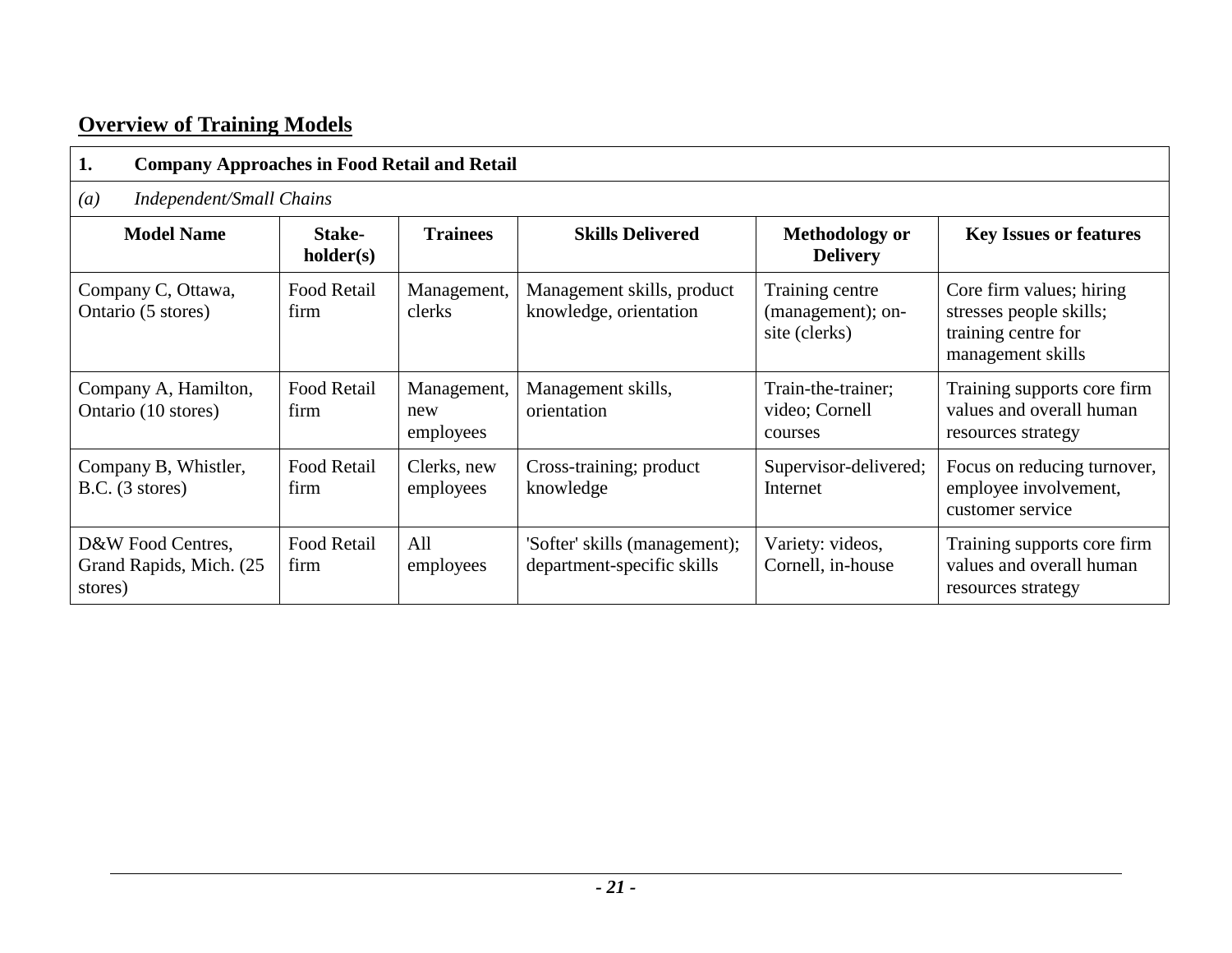| (b)<br>Larger Retail or Food Retail and Wholesale Chains                                     |                           |                                                      |                                                                                                                   |                                                                                    |                                                                                                                                                            |  |
|----------------------------------------------------------------------------------------------|---------------------------|------------------------------------------------------|-------------------------------------------------------------------------------------------------------------------|------------------------------------------------------------------------------------|------------------------------------------------------------------------------------------------------------------------------------------------------------|--|
| <b>Model Name</b>                                                                            | Stake-<br>holder(s)       | <b>Trainees</b>                                      | <b>Skills Delivered</b>                                                                                           | <b>Methodology or</b><br><b>Delivery</b>                                           | <b>Key Issues or features</b>                                                                                                                              |  |
| <b>SUPERVALU</b><br>University, Minneapolis,<br>Minn. (wholesale,<br>supplying 3,500 stores) | Food<br>Wholesale<br>firm | All employees<br>of retail stores<br>it supplies     | Marketing; Operations and<br>Merchandising; Financial;<br><b>Human Resource</b><br>Management                     | On-site; video under<br>development; other<br>sources or methods as<br>needed      | Customized courses based<br>on business assessment<br>process                                                                                              |  |
| J. C. Penney                                                                                 | Retail firm               | <b>Store</b><br>management<br>and sales<br>employees | Management: coaching,<br>leadership, 'soft' skills;<br>Sales employees: product<br>knowledge, customer<br>service | Complete distance<br>education delivery                                            | An example of an integrated<br>distance education delivery<br>format with no use of<br>traditional 'paper-based' or<br>'stand-up' approaches               |  |
| Company D (Canada)<br>$(100$ stores)                                                         | Food Retail<br>firm       | All employees                                        | Technical and 'soft' skills<br>for management and sales<br>staff                                                  | Train-the-trainer<br>approach                                                      | Focus on training<br>consistency and trainer and<br>trainee 'buy-in'                                                                                       |  |
| Company E (USA)<br>(holding company; 1000<br>stores under five separate<br>banners)          | Food Retail<br>firm       | All employees<br>of subsidiary<br>banners            | Business management,<br>product knowledge, HR<br>management, cashier<br>training, etc.                            | Full spectrum of<br>delivery methods<br>excluding Internet;<br>CBT used more often | Melding of banner-specific<br>training (reflecting differing)<br>competitive situations) with<br>generic training in particular<br>areas such as cashiers. |  |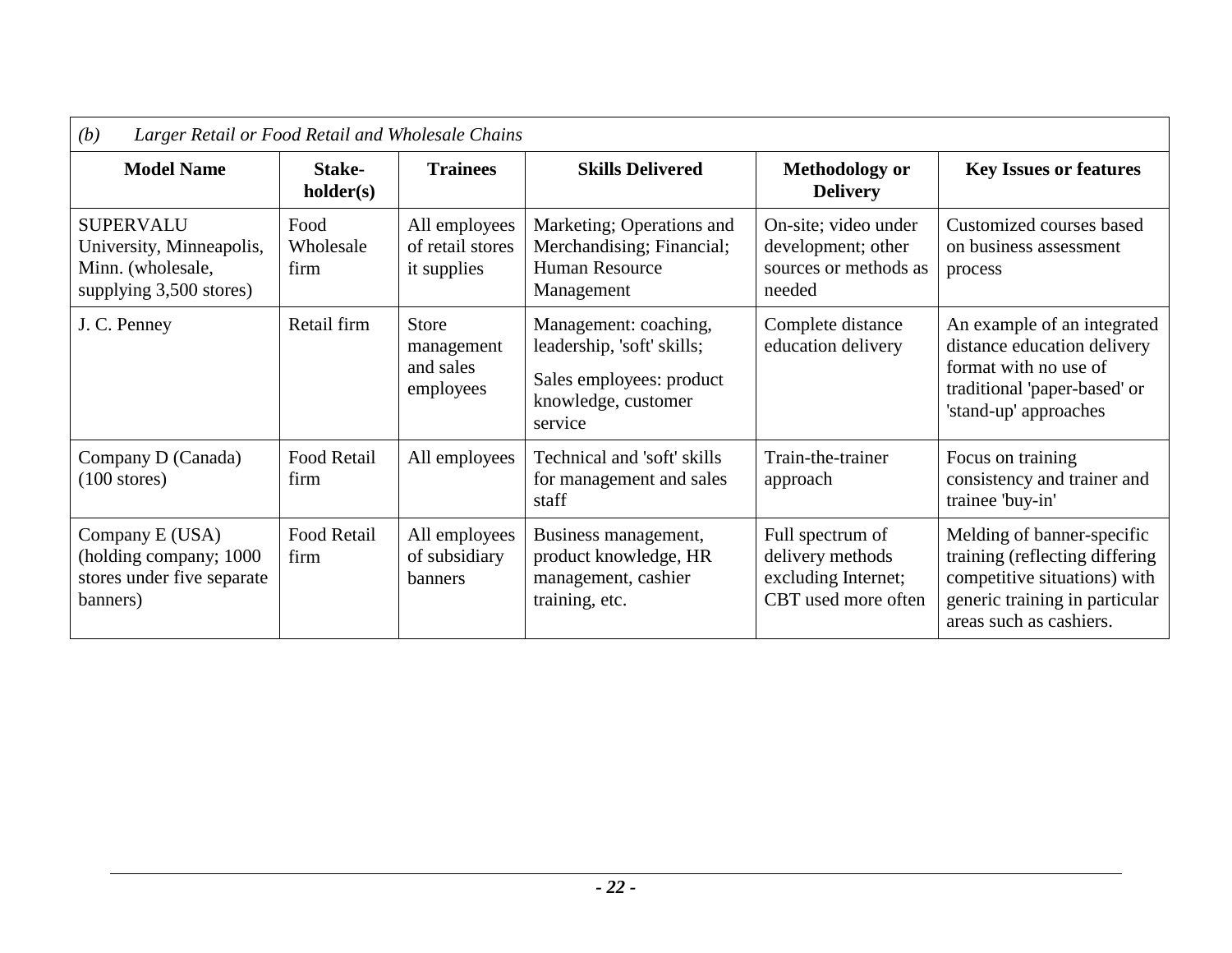| 2.<br><b>Canadian Sectoral Approaches</b>                                                                                                          |                                                                                        |                                                |                                                                                                                                                                                |                                                                                                |                                                                                                                                                                                                                  |  |  |
|----------------------------------------------------------------------------------------------------------------------------------------------------|----------------------------------------------------------------------------------------|------------------------------------------------|--------------------------------------------------------------------------------------------------------------------------------------------------------------------------------|------------------------------------------------------------------------------------------------|------------------------------------------------------------------------------------------------------------------------------------------------------------------------------------------------------------------|--|--|
| <b>Model Name</b>                                                                                                                                  | Stake-<br>holder(s)                                                                    | <b>Trainees</b>                                | <b>Skills Delivered</b>                                                                                                                                                        | <b>Methodology</b> or<br><b>Delivery</b>                                                       | <b>Key Issues or features</b>                                                                                                                                                                                    |  |  |
| <b>Canadian Steel Trade and</b><br><b>Employment Congress</b>                                                                                      | Firms and<br>unions                                                                    | Active or<br>laid-off<br>production<br>workers | Adjustment assistance<br>services for laid-off workers<br>from teams with labour and<br>management members;<br>generic steelmaking courses<br>for active production<br>workers | Adjustment: on-site<br>and through action<br>centres:<br>steelmaking via<br>community colleges | Highly developed sector<br>level partnership between<br>labour and management;<br>full partnership with<br>community colleges in<br>training development and<br>delivery; joint workplace<br>training committees |  |  |
| <b>Canadian Grocery</b><br>Producers Council                                                                                                       | Firms and<br>unions                                                                    | Active<br>production<br>workers                | Thirty industry-specific and<br>general education courses                                                                                                                      | Training partner<br>organizations, incl.<br>community colleges                                 | Development of services for<br>firms and unions in the<br>sector, including training<br>needs assessment, training<br>plan development, joint<br>workplace training<br>committees                                |  |  |
| <b>Textiles Management</b><br>Internship program                                                                                                   | Firms and<br>unions,<br>educational<br>institutions                                    | <b>New</b><br>managers                         | Textile science and<br>manufacturing; management<br>skills; occupational profiles.                                                                                             | Institution-based at<br>university and<br>college, plus<br>internship                          | Industry-specific<br>management development<br>course, jointly developed by<br>firms, unions, educational<br>institutions.                                                                                       |  |  |
| Canadian Tourism<br><b>Human Resources</b><br><b>Council Tourism careers</b><br>for Youth (Youth<br>Internship Program)                            | Employers,<br>educational<br>institutions,<br>young new<br>entrants to<br>the industry | Young new<br>entrants to the<br>industry       | Customer Service skills,<br>food safety, etc.;<br>occupational standards                                                                                                       | Institutional and<br>workplace-based<br>training; on-job<br>internship                         | Sector-level initiative to<br>attract young workers into<br>the industry and address<br>issues of industry image,<br>etc., which are also often<br>faced in Food Retail.                                         |  |  |
| <b>Retail Occupational</b><br>Standards in Canada<br>(including summary of<br>illustrative American<br>experiences with<br>occupational standards) | Firms,<br>educational<br>institutions                                                  | Sales persons<br>and first-level<br>managers   | Full range of relevant skills<br>included in occupational<br>standards                                                                                                         | Occupational<br>standards developed;<br>course content under<br>development                    | Sector-level initiative is<br>strong basis for sectoral<br>training activity; American<br>experiences with standards<br>illustrate potential                                                                     |  |  |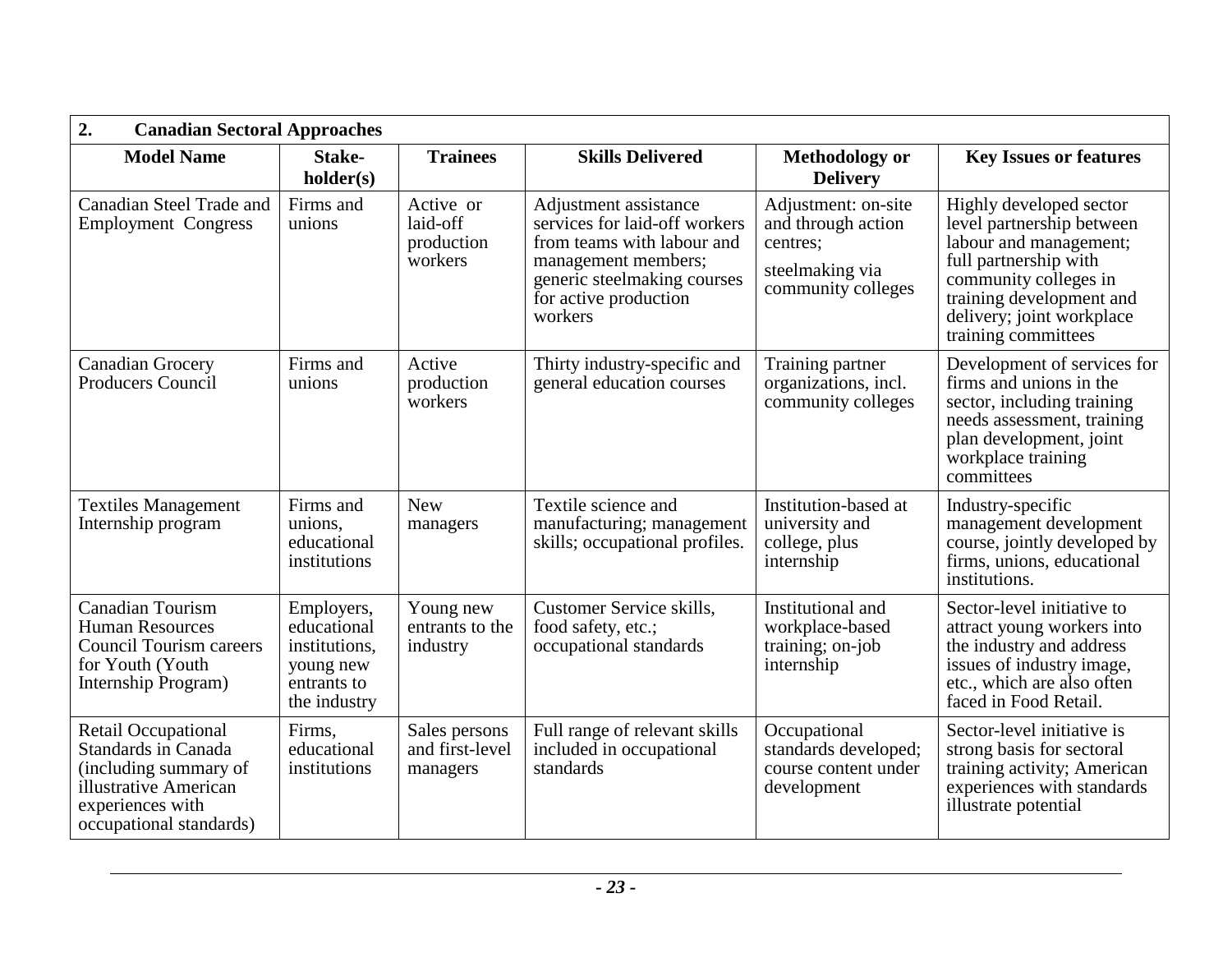| 3.<br><b>American Joint Labour-Management Approaches</b>                                                                         |                                                    |                                                              |                                                                                                                                                                                |                                                                                                                             |                                                                                                                                                                                                 |  |  |
|----------------------------------------------------------------------------------------------------------------------------------|----------------------------------------------------|--------------------------------------------------------------|--------------------------------------------------------------------------------------------------------------------------------------------------------------------------------|-----------------------------------------------------------------------------------------------------------------------------|-------------------------------------------------------------------------------------------------------------------------------------------------------------------------------------------------|--|--|
| <b>Model Name</b>                                                                                                                | Stake-<br>holder(s)                                | <b>Trainees</b>                                              | <b>Skills Delivered</b>                                                                                                                                                        | <b>Methodology or</b><br><b>Delivery</b>                                                                                    | <b>Key Issues or features</b>                                                                                                                                                                   |  |  |
| <b>Quality Through Training</b><br>Program (Industrial<br><b>Association of Machinists</b><br>and Boeing Corporation)            | Firms and<br>unions via<br>collective<br>agreement | Active and<br>laid off<br>employees                          | Aerospace-related technical<br>skills; education assistance;<br>career and personal<br>development assistance.                                                                 | Delivered in training<br>facilities or computer<br>labs, etc., at each of<br>seven manufacturing<br>sites                   | Initiative jointly developed<br>and in place since 1983;<br>well-developed and<br>extensively used programs                                                                                     |  |  |
| DaimlerChrysler National<br><b>Training Centre</b><br>(DaimlerChrysler and<br>UAW)                                               | Firms and<br>unions via<br>collective<br>agreement | Active and<br>laid off<br>employees<br>and family<br>members | Advanced technical<br>training; skilled trades<br>preparation; literacy and<br>numeracy updating; tuition<br>assistance                                                        | National and regional<br>training centres; NTC<br>library of documents<br>and videos; plant-<br>level training              | Initiative jointly developed<br>and in place since 1996;<br>well-developed and<br>extensively used programs;<br>skilled trades courses<br>accredited by American<br><b>Council on Education</b> |  |  |
| Joint Training Initiatives in<br>the Telecommunications<br>Sector<br>(Telecommunications)<br>companies, the CWA and<br>the IBEW) | Firms and<br>unions                                | Active and<br>laid off<br>employees                          | General degree/Specialized<br>Certificate Programs in<br>telecommunications.<br>Applied Information<br>Technology, etc.; computer<br>literacy/Internet; Tuition<br>assistance. | Extensive<br>partnerships with<br>universities and<br>colleges; strong<br>reliance on distance<br>education and<br>Internet | Jointly developed initiative;<br>strong technical orientation;<br>strong partnerships with<br>educational institutions:<br>innovative delivery methods                                          |  |  |
| <b>Institute for Career</b><br>Development (United<br>Steelworkers and thirteen<br>steel companies)                              | Firms and<br>unions                                | Active and<br>retired<br>employees<br>and their<br>families  | Basic skills in computers,<br>mathematics, GED<br>preparation; Associate<br>Science Degree; Tuition<br>assistance                                                              | Plant-level courses;<br>distance education;<br>university<br>accreditation                                                  | Jointly developed initiative;<br>orientation to basic skills;<br>strong partnerships with<br>educational institutions;<br>innovative delivery methods                                           |  |  |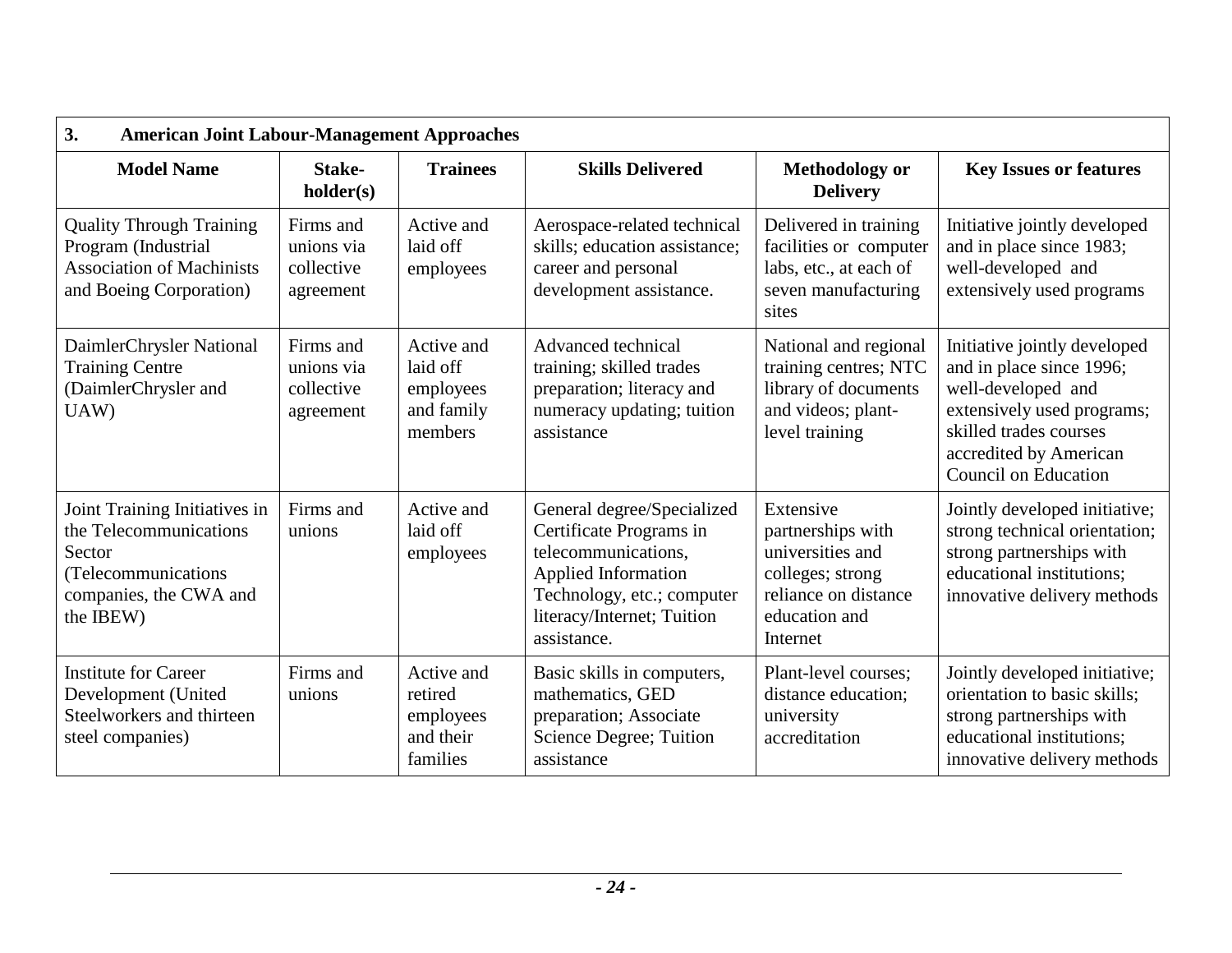| $\overline{4}$ .<br><b>Union-Led Practices</b>                                 |                 |                                                                                                           |                                                                                                                                                                                                                                     |                                                                                                                              |                                                                                                                                                                                                                                                                                                                  |  |  |
|--------------------------------------------------------------------------------|-----------------|-----------------------------------------------------------------------------------------------------------|-------------------------------------------------------------------------------------------------------------------------------------------------------------------------------------------------------------------------------------|------------------------------------------------------------------------------------------------------------------------------|------------------------------------------------------------------------------------------------------------------------------------------------------------------------------------------------------------------------------------------------------------------------------------------------------------------|--|--|
| <b>Model Name</b>                                                              | Stake-holder(s) | <b>Trainees</b>                                                                                           | <b>Skills Delivered</b>                                                                                                                                                                                                             | <b>Methodology or Delivery</b>                                                                                               | <b>Key Issues or features</b>                                                                                                                                                                                                                                                                                    |  |  |
| <b>UNISON</b> Open<br>College (U.K.)                                           | Union           | Active and<br>laid off union<br>members,<br>many of<br>whom are<br>females in<br>low skill<br>occupations | Basic skills (writing,<br>analyzing, numeracy)<br>and personal tutors<br>through Return to Learn;<br>other associate degree,<br>diploma and certificate<br>programs in health,<br>housing and other areas;<br>financial assistance. | <b>Return to Learn courses</b><br>combine self-paced and<br>distance earning with<br>tutoring, sometimes at the<br>workplace | Return to Learn program<br>effective in re-introducing<br>women with low education<br>levels to learning in a<br>friendly, supportive<br>atmosphere which builds<br>confidence to undertake<br>further learning; strong<br>partnership with the Open<br>University of the U.K. in<br>delivery and certification. |  |  |
| United Food and<br>Commercial<br>Workers and<br><b>Training Trust</b><br>Funds | Union and firms | Active union<br>members in<br>various<br>Canadian<br>locals                                               | Food retail-related<br>training including<br>computer skills and skills<br>upgrading in<br>mathematics, reading,<br>etc.; labour education,<br>pre-apprenticeship                                                                   | Most training given at local<br>training centres built with<br>support from the training<br>trust fund.                      | Innovative funding<br>mechanism; union-led<br>training; potential focus for<br>further innovative training<br>approaches such as distance<br>education                                                                                                                                                           |  |  |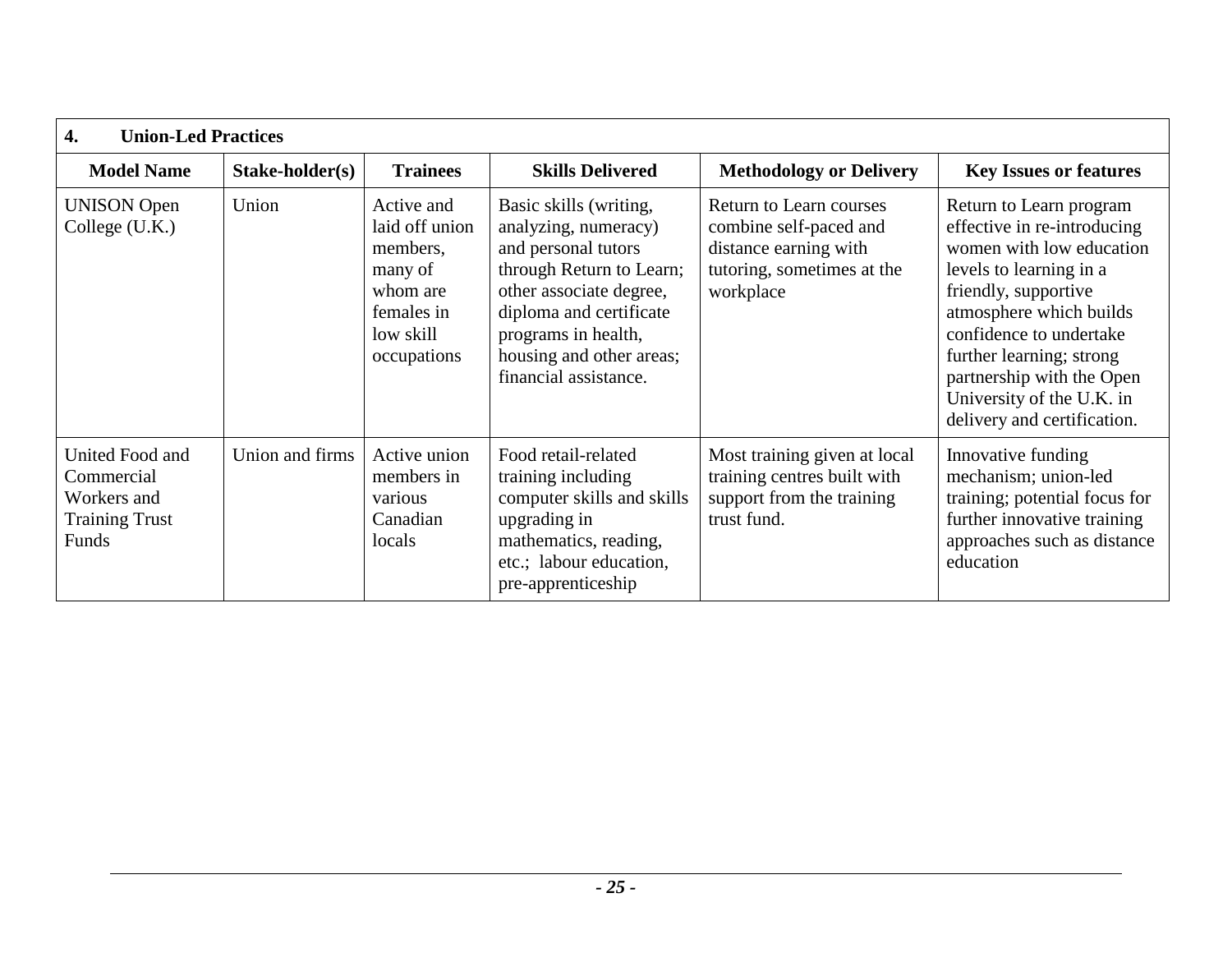| 5.<br><b>Educational Practices</b>                      |                            |                                                                                                              |                                                                                                                                                                                              |                                                                                                                                                                                 |                                                                                                                                                                                                                                                                                                     |
|---------------------------------------------------------|----------------------------|--------------------------------------------------------------------------------------------------------------|----------------------------------------------------------------------------------------------------------------------------------------------------------------------------------------------|---------------------------------------------------------------------------------------------------------------------------------------------------------------------------------|-----------------------------------------------------------------------------------------------------------------------------------------------------------------------------------------------------------------------------------------------------------------------------------------------------|
| <b>Model Name</b>                                       | Stake-<br>holder(s)        | <b>Trainees</b>                                                                                              | <b>Skills Delivered</b>                                                                                                                                                                      | <b>Methodology or</b><br><b>Delivery</b>                                                                                                                                        | <b>Key Issues or features</b>                                                                                                                                                                                                                                                                       |
| Ryerson Bachelor of<br>Commerce in Retail<br>Management | Educational<br>Institution | Full time<br>students                                                                                        | Four skills themes, i.e.:<br>Customer service;<br>$\bullet$<br>People Skills;<br>$\bullet$<br>Technology;<br>$\bullet$<br>Strategy<br>$\bullet$                                              | <b>Traditional classroom</b><br>plus CD-ROM and<br>distance education;<br>priority to make the<br>entire program<br>available via the<br>Internet in both<br>French and English | The first Retail<br>Management degree in<br>Canada, now in its second<br>year; strong distance<br>education element and<br>planned availability in both<br>official languages                                                                                                                       |
| Athabasca University,<br>Alberta, Canada                | Educational<br>Institution | Full-time and<br>part-time<br>students, 14%<br>with less than<br>high school<br>and $64\%$ who<br>are women. | Wide range of courses and<br>degree programs;                                                                                                                                                | A leading Canadian<br>distance education<br>university; increasing<br>use of Internet-<br>delivered courses                                                                     | Flexible capacity to partner<br>with a firm, union or other<br>organization to develop and<br>deliver courses using<br>distance education methods;<br>strong use of prior learning<br>assessment and recognition<br>to award credit for prior<br>learning in order to reduce<br>training costs/time |
| B.C. Open Learning<br>Agency                            | Educational<br>Institution | Full-time and<br>part-time<br>students                                                                       | Programs at levels varying<br>from K-12 to degrees,<br>professional certificates, and<br>diplomas; Basic Education;<br><b>Workplace Training System</b><br>customizes courses for<br>clients | Distance education<br>methods; customized<br>training design and<br>delivery                                                                                                    | Demonstrated capacity to<br>partner with a firm, union or<br>other organization to<br>develop and deliver courses<br>using distance education<br>methods;                                                                                                                                           |